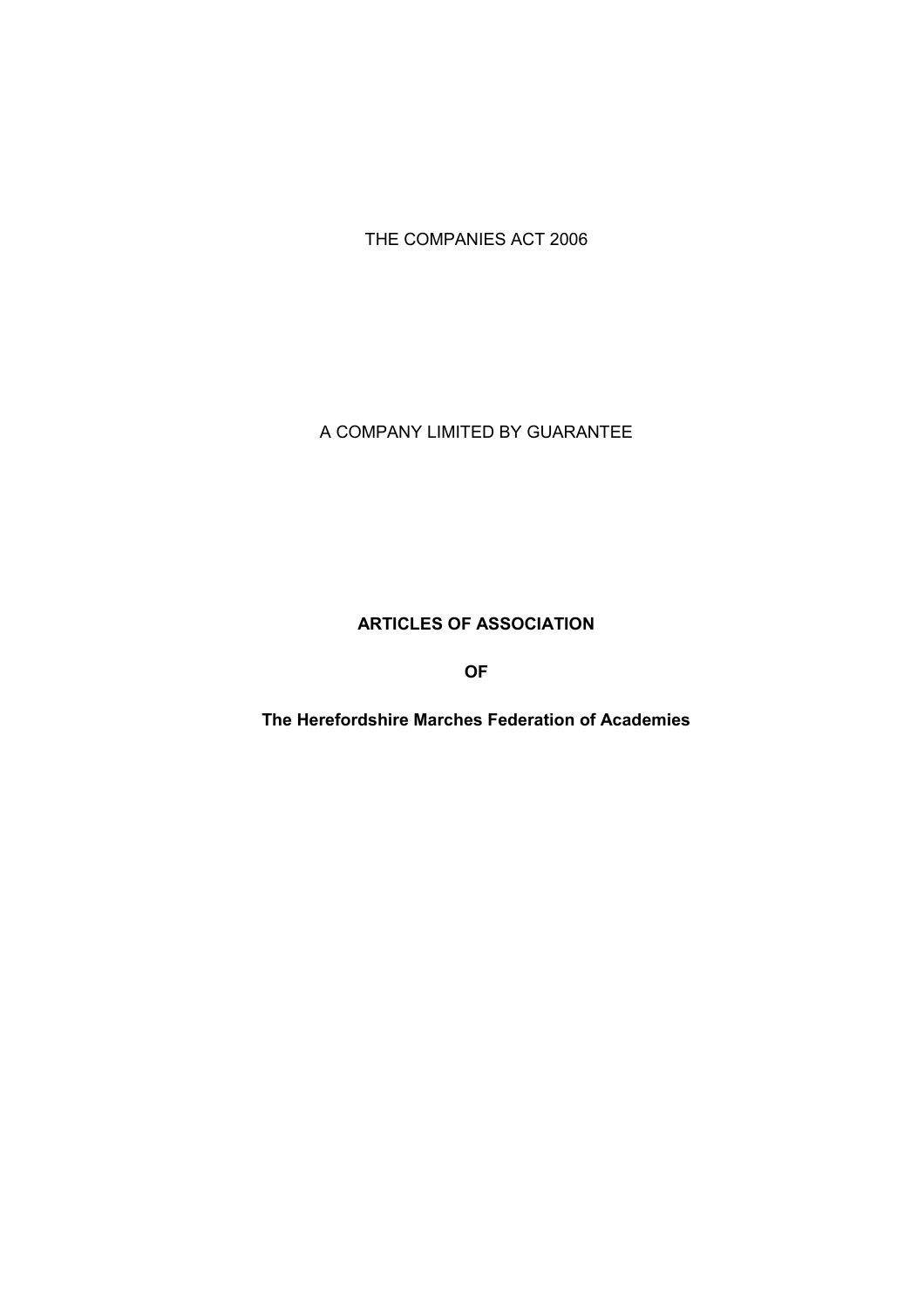#### THE COMPANIES ACT 2006

### COMPANY LIMITED BY GUARANTEE

#### **ARTICLES OF ASSOCIATION**

#### **OF**

#### **The Herefordshire Marches Federation of Academies**

#### **INTERPRETATION**

- 1. In these Articles:
	- a. "the Academies" means all the schools referred to in Article 5(h) and established by the Company (and "Academy" shall mean any one of those schools);
	- b. "Academy Financial Year" means the academic year from  $1<sup>st</sup>$  of September to 31<sup>st</sup> of August in any year;
	- c."Academy Directors" means the Directors appointed pursuant to Articles 51- 52 and Academy Director shall mean any one of those Directors;
	- d. "Additional Directors" means the Directors appointed pursuant to Article 61 and 61A;
	- e. "the Articles" means these Articles of Association of the Company;
	- f. "Chief Executive Officer" means such person as may be appointed by the Directors as the Chief Executive Officer of the Company;
	- g. "Chief Inspector" means Her Majesty's Chief Inspector of Education, Children's Services and Skills or his successor;
	- h. "clear days" in relation to the period of a notice means the period excluding the day when the notice is given or deemed to be given and the day on which it is given or on which it is to take effect;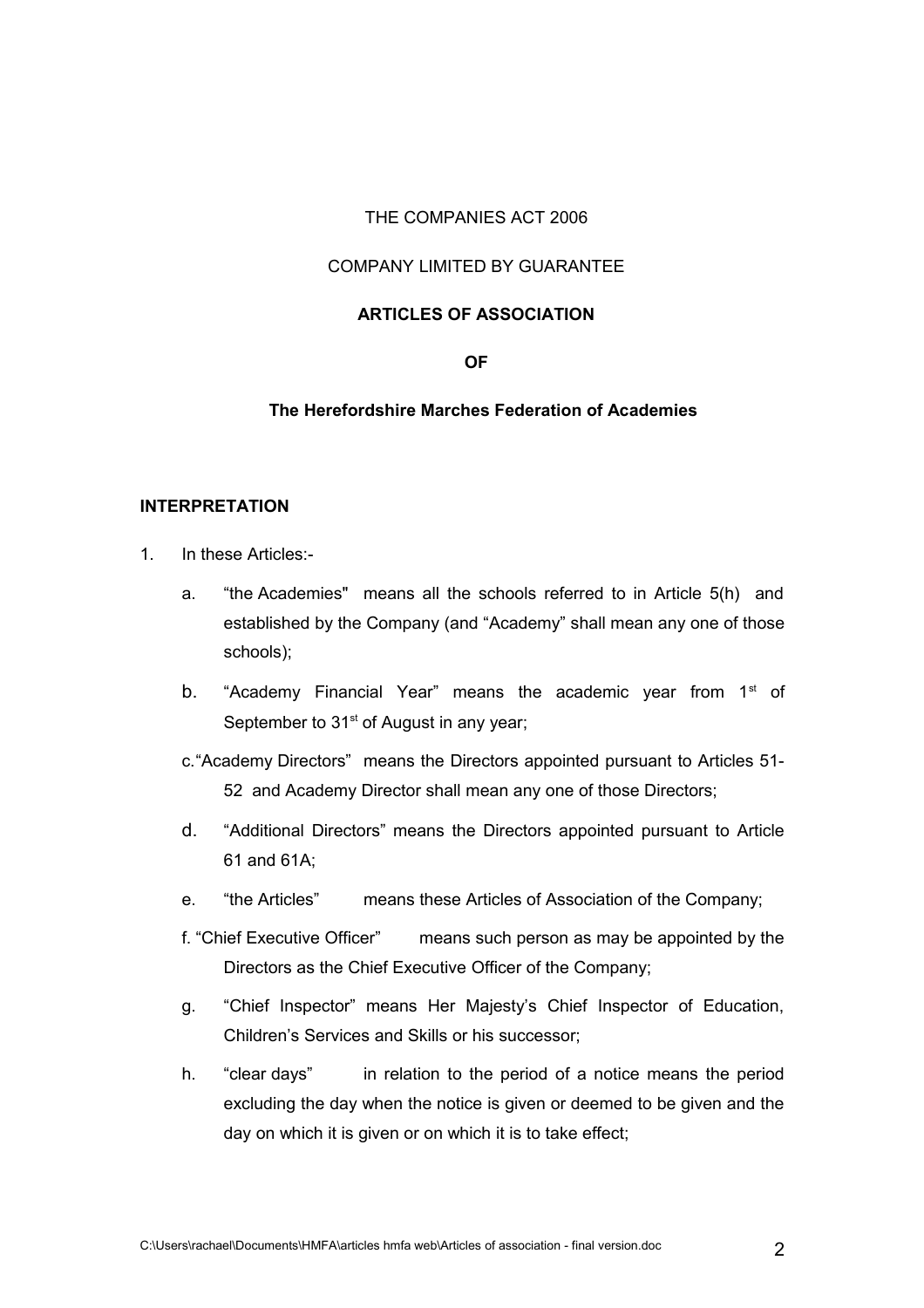- i. "the Company" means save as otherwise defined at Article 6.9 the company intended to be regulated by these Articles and referred to in Article 2;
- j. "the Directors" means save as otherwise defined at Article 6.9 the directors of the Company (and "Director" means any one of those directors);
- k."financial expert" means an individual, company or firm who is authorised to give investment advice under the Financial Services and Markets Act 2000;
- l. "Further Directors" means the Directors appointed pursuant to Article 62 ;
- m. "the LAs" means all the local authorities covering the areas in which the Academies are situated (and "the LA" shall mean any one of these local authorities);
- n. "Local Authority Associated Persons" means any person associated with any local authority within the meaning given in section 69 of the Local Government and Housing Act 1989;
- o. "Local Governing Bodies" means the committees appointed pursuant to Articles 100-104 (and "Local Governing Body" means any one of these committees );
- p. "Member" means a member of the Company and someone who as such is bound by the undertaking contained in Article 8 ;
- q. "the Memorandum" means the Memorandum of Association of the Company;
- r. "Office" means the registered office of the Company;
- s."Parent Directors" means the Directors appointed pursuant to Articles 53 56 inclusive.
- t. "Principals" means the head teachers of the Academies (and "Principal" means any one of these head teachers);
- u. "Principal Regulator" means the body or person appointed as the Principal Regulator under the Charities Act 2006;
- v. "Relevant Funding Agreements" means the agreement or agreements entered into by the Company and the Secretary of State under section 1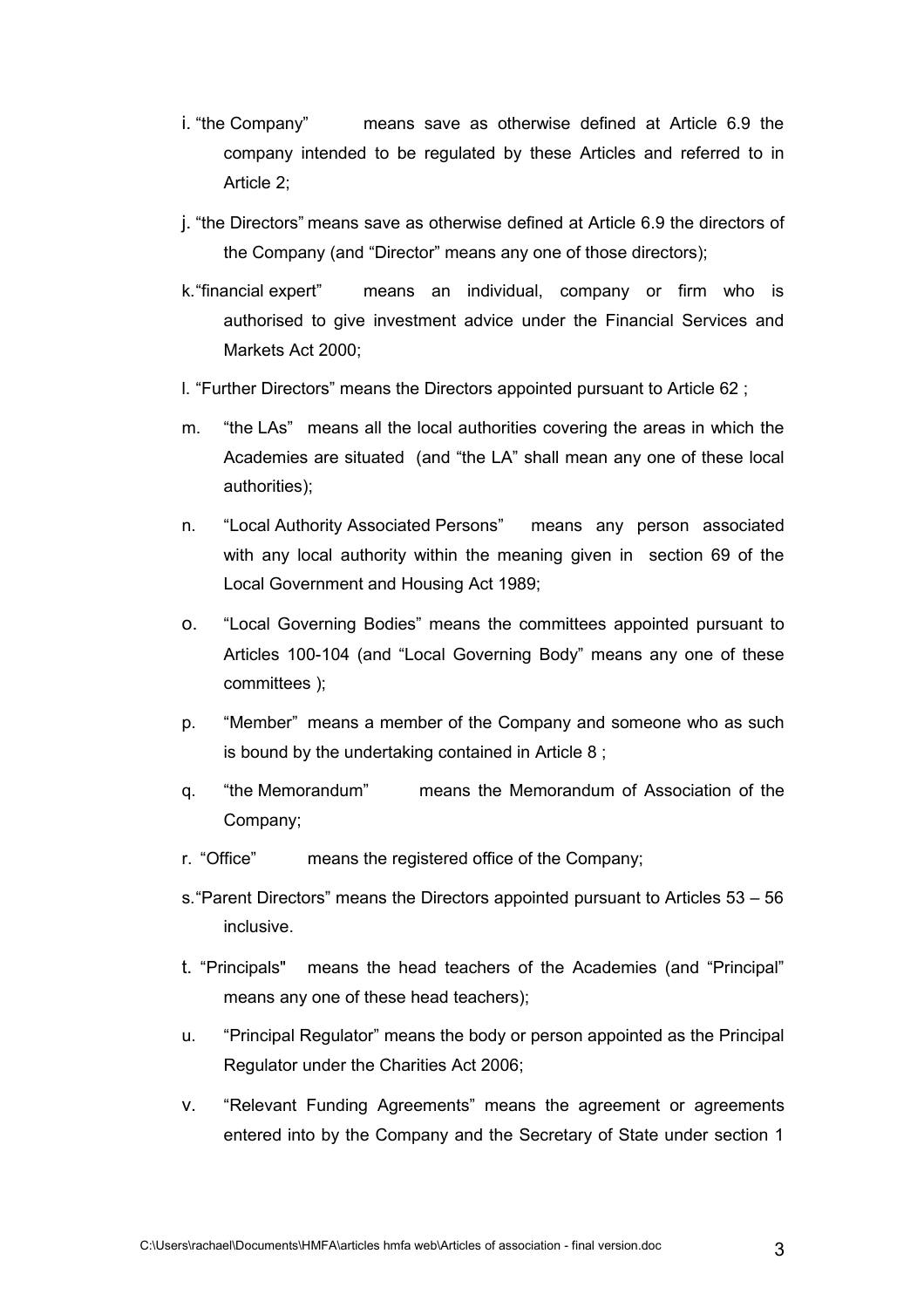of the Academies Act 2010 for the establishment of each Academy, including any variation or supplemental agreements thereof;

- w. "the seal" means the common seal of the Company if it has one;
- x."Secretary" means the secretary of the Company or any other person appointed to perform the duties of the secretary of the Company, including a joint, assistant or deputy secretary;
- y. "Secretary of State" means the Secretary of State for Education or successor;
- z. "Staff Director" means an employee of the Company who may be appointed as a Director pursuant to Article 50A;
- aa. "teacher" means a person employed under a contract of employment or a contract for services or otherwise engaged to provide his services as a teacher at one or more Academies;
- bb. "the United Kingdom" means Great Britain and Northern Ireland;
- cc. words importing the masculine gender only shall include the feminine gender. Words importing the singular number shall include the plural number, and vice versa;
- dd. subject as aforesaid, words or expressions contained in these Articles shall, unless the context requires otherwise, bear the same meaning as in the Companies Act 2006, as appropriate;
- ee. any reference to a statute or statutory provision shall include any statute or statutory provision which replaces or supersedes such statute or statutory provision including any modification or amendment thereto.
- 2. The Company's name is The Herefordshire Marches Federation of Academies (and in this document it is called "**the Company**").
- 3. The Company's registered office is to be situated in England and Wales.

## **OBJECTS**

4. The Company's object ("**the Object**") is specifically restricted to the following: to advance for the public benefit education in the United Kingdom, in particular but without prejudice to the generality of the foregoing by establishing, maintaining,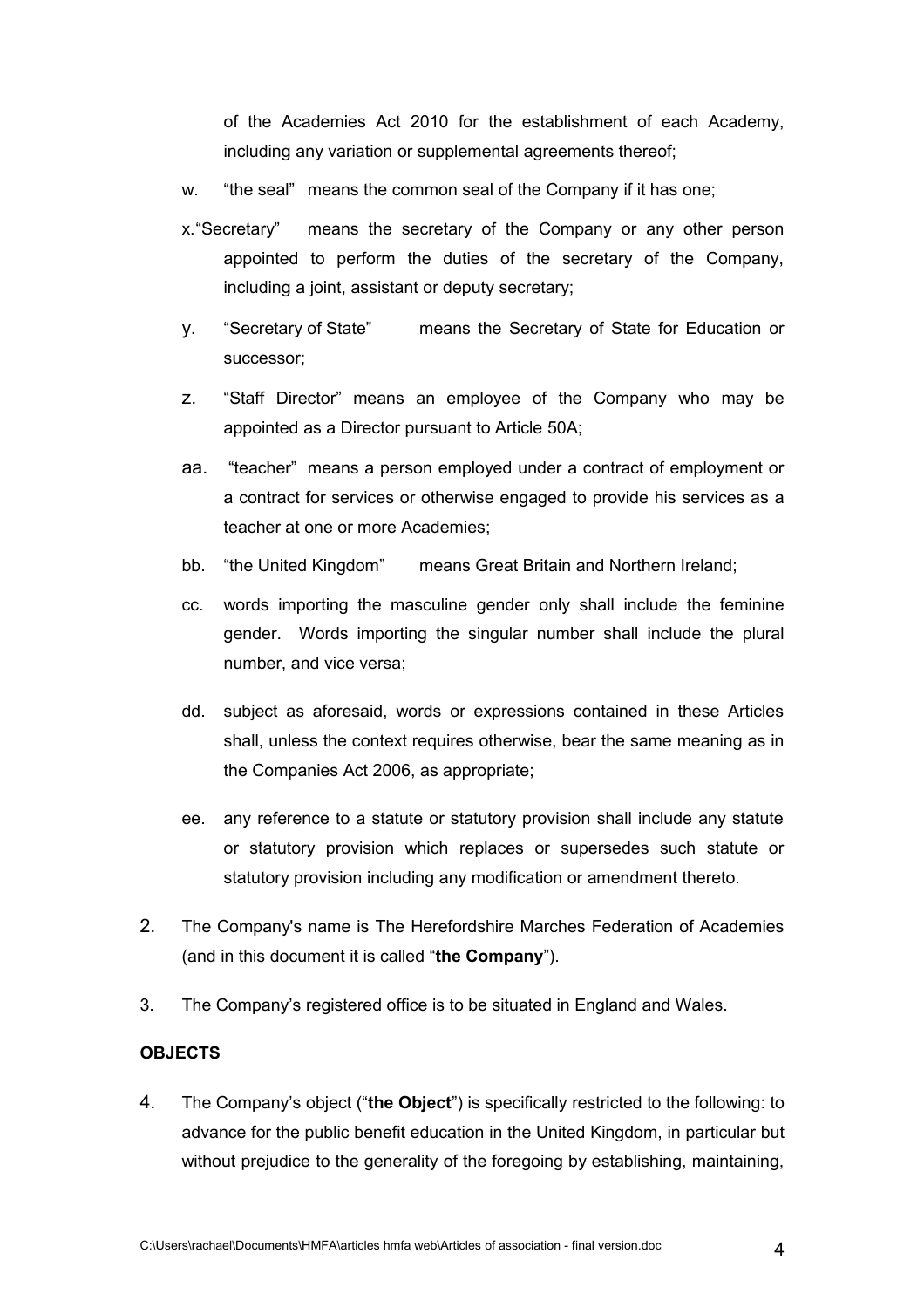carrying on, managing and developing schools ("**the Academies**") offering a broad and balanced curriculum.

- 5. In furtherance of the Object but not further or otherwise the Company may exercise the following powers:-
	- (a) to draw, make, accept, endorse, discount, execute and issue promissory notes, bills, cheques and other instruments, and to operate bank accounts in the name of the Company;
	- (b) to raise funds and to invite and receive contributions provided that in raising funds the Company shall not undertake any substantial permanent trading activities and shall conform to any relevant statutory regulations;
	- (c) to acquire, alter, improve and (subject to such consents as may be required by law) to charge or otherwise dispose of property;
	- (d) subject to Article 6 below to employ such staff, as are necessary for the proper pursuit of the Object and to make all reasonable and necessary provision for the payments of pensions and superannuation to staff and their dependants;
	- (e) to establish or support, whether financially or otherwise, any charitable trusts, associations or institutions formed for all or any of the Object;
	- (f) to co-operate with other charities, other independent and maintained schools, voluntary bodies and statutory authorities operating in furtherance of the Object and to exchange information and advice with them;
	- (g) to pay out of funds of the Company the costs, charges and expenses of and incidental to the formation and registration of the Company;
	- (h) to establish, maintain, carry on, manage and develop the Academies at locations to be determined by the Directors;
	- (i) to offer scholarships, exhibitions, prizes and awards to pupils and former pupils, and otherwise to encourage and assist pupils and former pupils;
	- (j) to provide educational facilities and services to students of all ages and the wider community for the public benefit;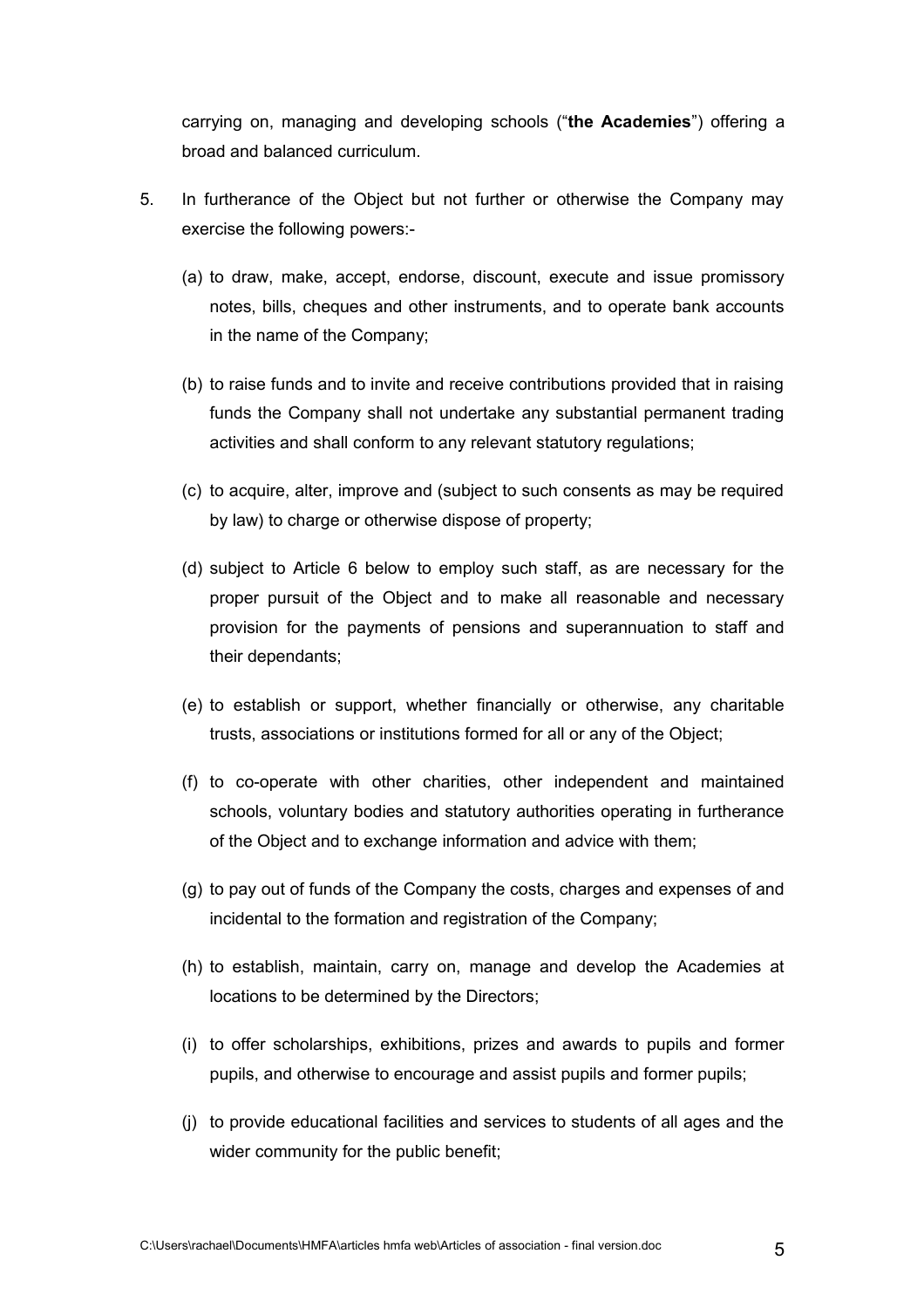- (k) to carry out research into the development and application of new techniques in education in particular in relation to the areas of curricular specialisation of each of the Academies and to their approach to curriculum development and delivery and to publish the results of such research, and to develop means of benefiting from application of the experience of industry, commerce, other schools and the voluntary sector to the education of pupils in academies;
- (l) subject to such consents as may be required by law and/or by any contract entered into by or on behalf of the Company, to borrow and raise money for the furtherance of the Object in such manner and on such security as the Company may think fit;
- (m) to deposit or invest any funds of the Company not immediately required for the furtherance of its object (but to invest only after obtaining such advice from a financial expert as the Directors consider necessary and having regard to the suitability of investments and the need for diversification);
- (n) to delegate the management of investments to a financial expert, but only on terms that:
	- (i) the investment policy is set down in writing for the financial expert by the Directors;
	- (ii) every transaction is reported promptly to the Directors; the performance of the investments is reviewed regularly with the Directors;
	- (iii) the Directors are entitled to cancel the delegation arrangement at any time;
	- (iv) the investment policy and the delegation arrangement are reviewed at least once a year;
	- (v) all payments due to the financial expert are on a scale or at a level which is agreed in advance and are notified promptly to the Directors on receipt; and
	- (vi) the financial expert must not do anything outside the powers of the Directors;
- (o) to arrange for investments or other property of the Company to be held in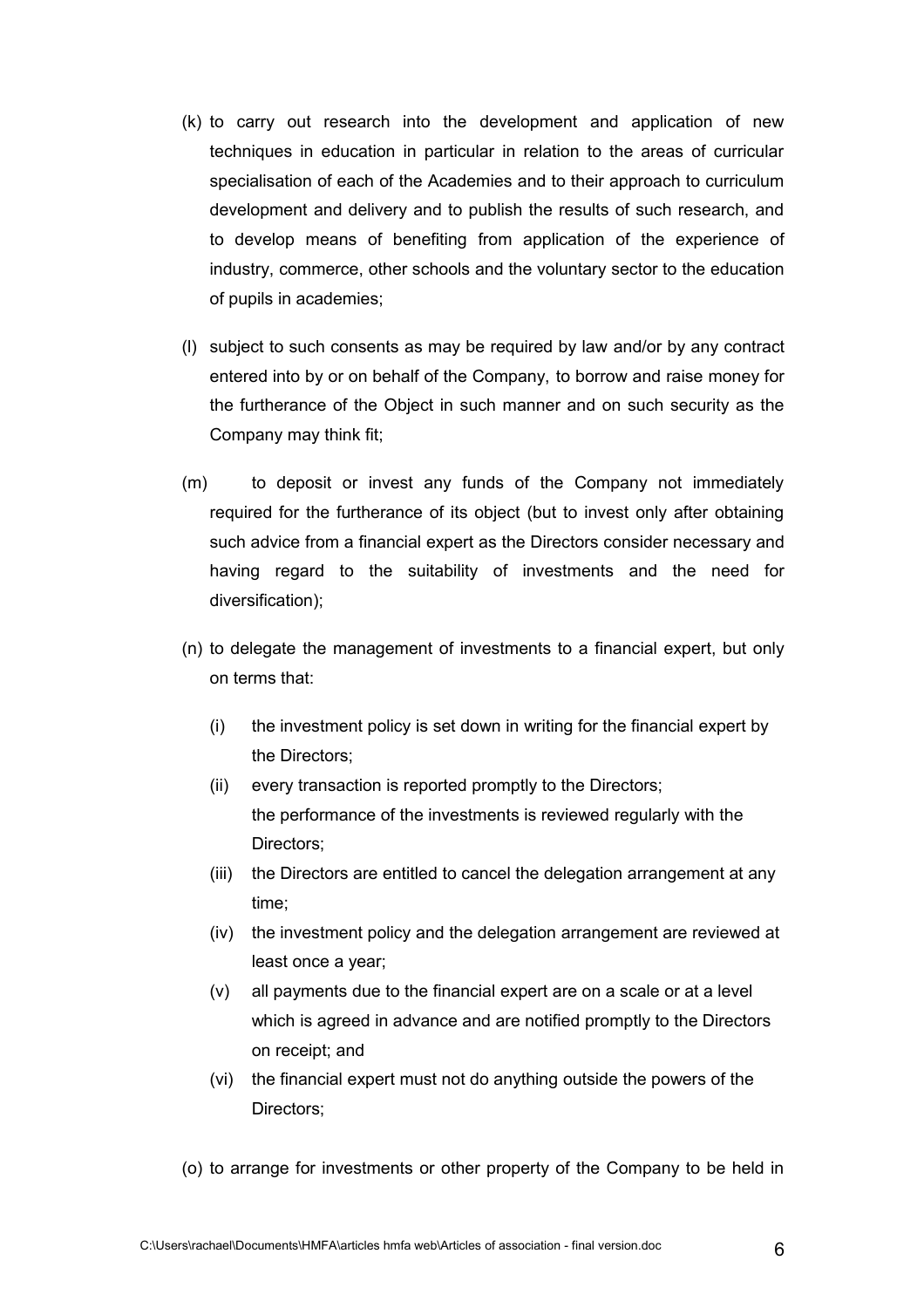the name of a nominee company acting under the control of the Directors or of a financial expert acting under their instructions, and to pay any reasonable fee required:

- (p) to provide indemnity insurance to cover the liability of Directors which by virtue of any rule of law would otherwise attach to them in respect of any negligence, default, breach of trust or breach of duty of which they may be guilty in relation to the Company: Provided that any such insurance shall not extend to any claim arising from any act or omission which the Directors knew to be a breach of trust or breach of duty or which was committed by the Directors in reckless disregard of whether it was a breach of trust or breach of duty or not and provided also that any such insurance shall not extend to the costs of any unsuccessful defence to a criminal prosecution brought against the Directors in their capacity as Directors;
- (q) to establish subsidiary companies to carry on any trade or business for the purpose of raising funds for the Company;
- (r) to do all such other lawful things as are necessary for or are incidental to or conducive to the achievement of the Object.
- 6.1 The income and property of the Company shall be applied solely towards the promotion of the Object.
- 6.2 None of the income or property of the Company may be paid or transferred directly or indirectly by way of dividend bonus or otherwise by way of profit to any member of the Company. Nonetheless a member of the Company who is not also a Director may:
	- a) benefit as a beneficiary of the Company;
	- b) be paid reasonable and proper remuneration for any goods or services supplied to the Company;
	- c) be paid rent for premises let by the member of the Company if the amount of the rent and other terms of the letting are reasonable and proper; and
	- d) be paid interest on money lent to the Company at a reasonable and proper rate, such rate not to exceed 2 per cent per annum below the base lending rate of a UK clearing bank selected by the Directors, or 0.5%, whichever is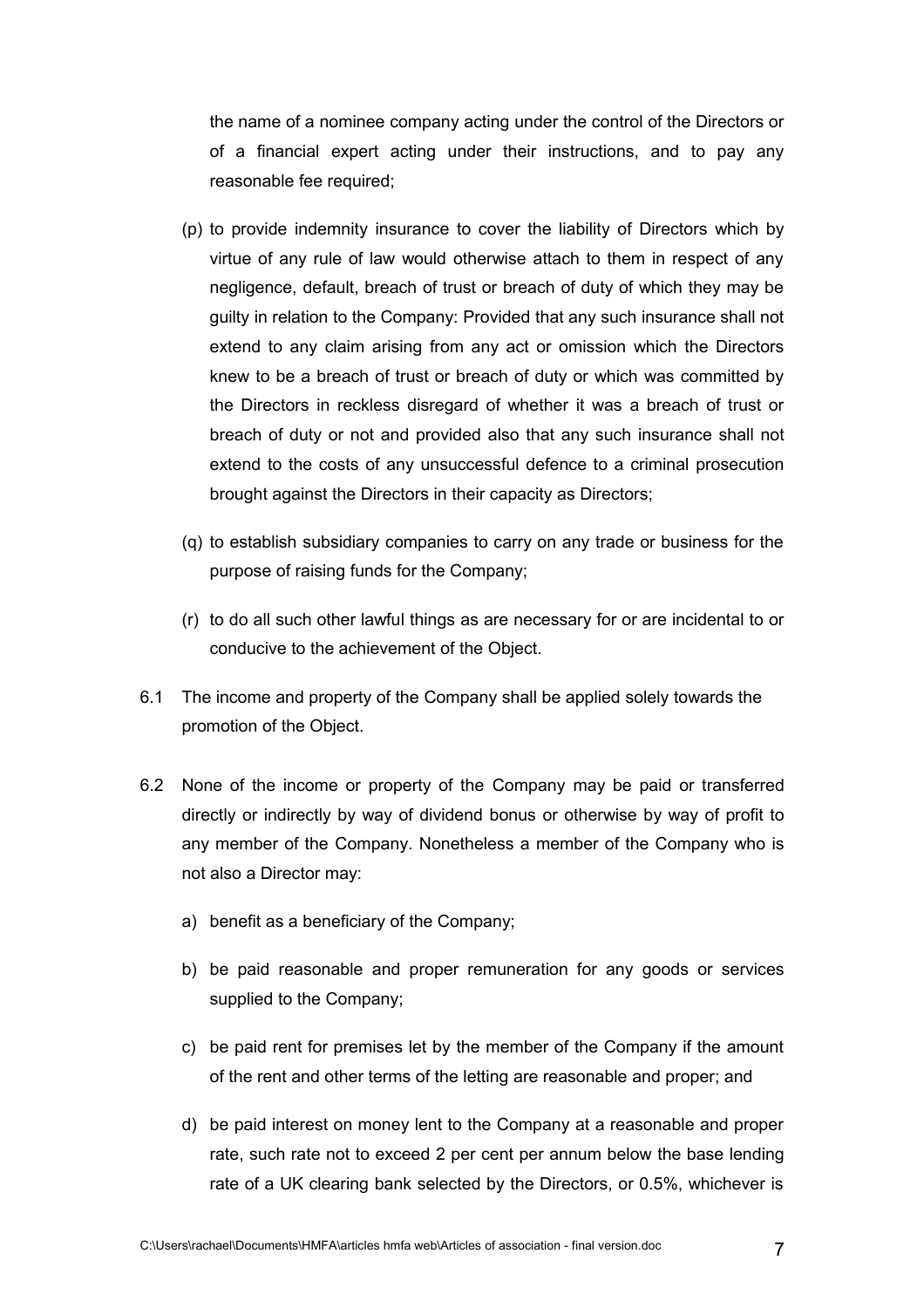the higher.

- 6.3 A Director may benefit from any indemnity insurance purchased at the Company's expense to cover the liability of the Directors which by virtue of any rule of law would otherwise attach to them in respect of any negligence, default or breach of trust or breach of duty of which they may be guilty in relation to the Company: Provided that any such insurance shall not extend to any claim arising from any act or omission which Directors knew to be a breach of trust or breach of duty or which was committed by the Directors in reckless disregard to whether it was a breach of trust or breach of duty or not and provided also that any such insurance shall not extend to the costs of any unsuccessful defence to a criminal prosecution brought against the Directors in their capacity as directors of the Company.
- 6.4 A company, which has shares listed on a recognised stock exchange and of which any one Director holds no more than 1% of the issued capital of that company, may receive fees, remuneration or other benefit in money or money's worth from the Company.
- 6.5 A Director may at the discretion of the Directors be reimbursed from the property of the Company for reasonable expenses properly incurred by him or her when acting on behalf of the Company, but excluding expenses in connection with foreign travel.
- 6.6 No Director may:
	- (a) buy any goods or services from the Company;
	- (b) sell goods, services, or any interest in land to the Company;
	- (c) be employed by, or receive any remuneration from the Company (other than the Chief Executive Officer whose employment and/or remuneration is subject to the procedure and conditions in Article 6.8);
	- (d) receive any other financial benefit from the Company; unless:
		- (i) the payment is permitted by Article 6.7 and the Directors follow the procedure and observe the conditions set out in Article 6.8; or
		- (ii) the Directors obtain the prior written approval of the Charity Commission and fully comply with any procedures it prescribes.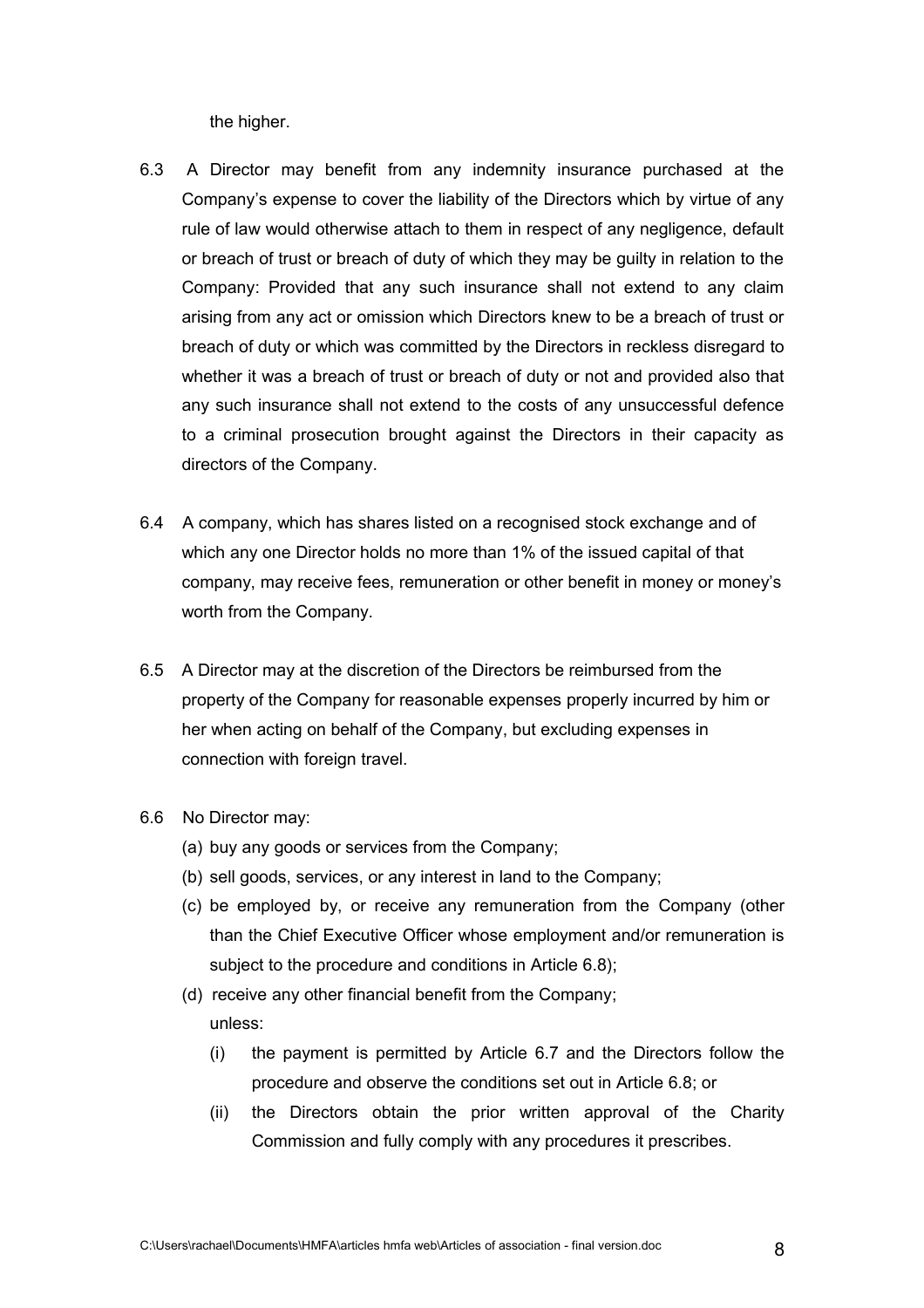- 6.7 Subject to Article 6.8, a Director may:
	- a) receive a benefit from the Company in the capacity of a beneficiary of the Company.
	- b) be employed by the Company or enter into a contract for the supply of goods or services to the Company, other than for acting as a Director.
	- c) receive interest on money lent to the Company at a reasonable and proper rate not exceeding 2% per annum below the base rate of a clearing bank to be selected by the Directors, or 0.5%, whichever is the higher.
	- d) receive rent for premises let by the Director to the Company if the amount of the rent and the other terms of the lease are reasonable and proper.
- 6.8 The Company and its Directors may only rely upon the authority provided by Article 6.7 if each of the following conditions is satisfied:
	- (a) the remuneration or other sums paid to the Director do not exceed an amount that is reasonable in all the circumstances.
	- (b) the Director is absent from the part of any meeting at which there is discussion of:
		- i) his or her employment, remuneration, or any matter concerning the contract, payment or benefit; or
		- ii) his or her performance in the employment, or his or her performance of the contract; or
		- iii) any proposal to enter into any other contract or arrangement with him or her or to confer any benefit upon him or her that would be permitted under Article 6.7; or
		- (iv) any other matter relating to a payment or the conferring of any benefit permitted by Article 6.7.
	- (c) the Director does not vote on any such matter and is not to be counted when calculating whether a quorum of Directors is present at the meeting.
	- (d) save in relation to employing or contracting with the Chief Executive Officer (a Director pursuant to Article 57) the other Directors are satisfied that it is in the interests of the Company to employ or to contract with that Director rather than with someone who is not a Director. In reaching that decision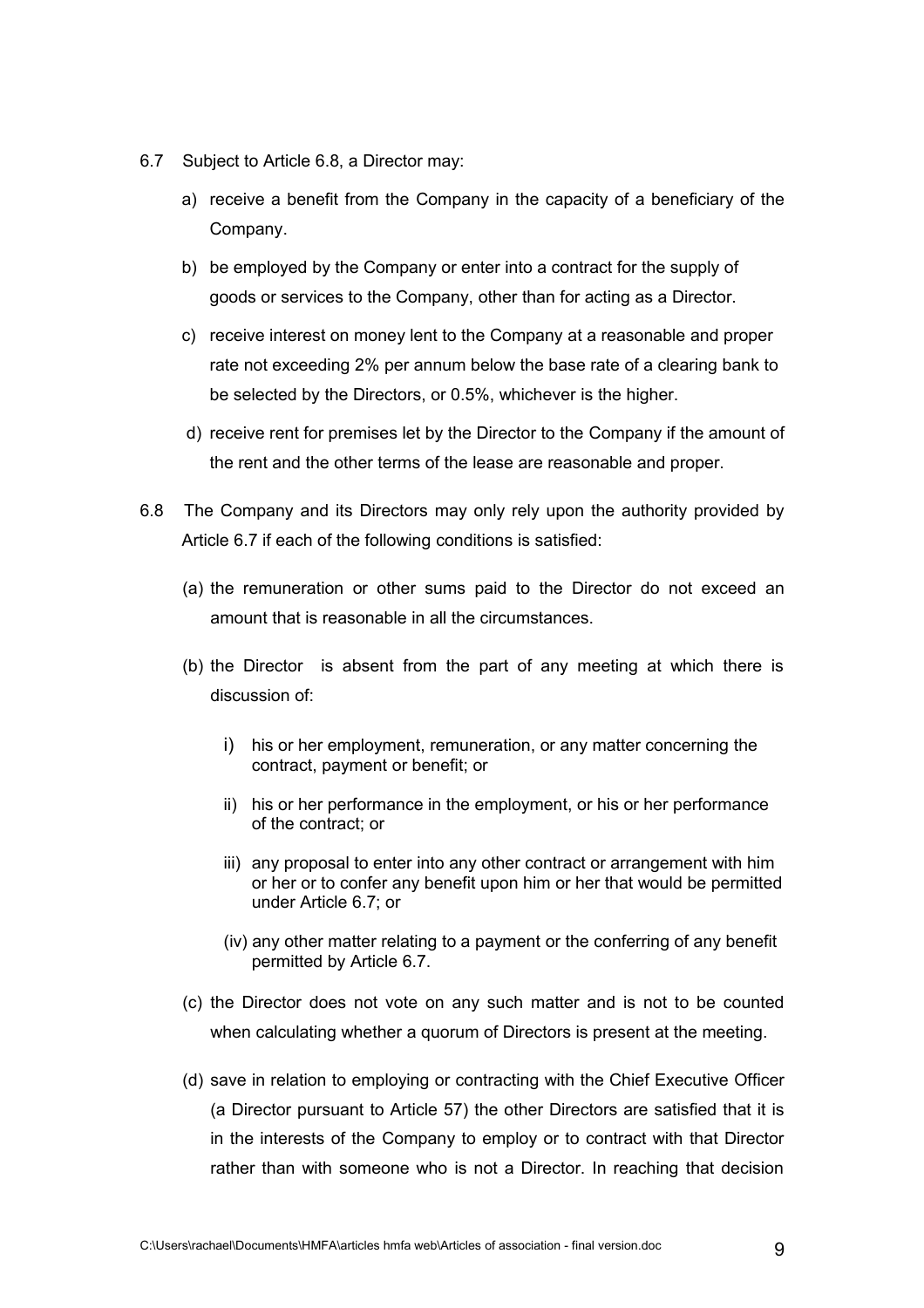the Directors must balance the advantage of employing a Director against the disadvantages of doing so (especially the loss of the Director's services as a result of dealing with the Director's conflict of interest).

- (e) the reason for their decision is recorded by the Directors in the minute book.
- (f) A majority of the Directors then in office have received no such payments or benefit.
- 6.8A The provision in Article 6.6 (c) that no Director may be employed by or receive any remuneration from the Company (other than the Chief Executive Officer) does not apply to an employee of the Company who is subsequently elected or appointed as a Director save that this Article shall only allow such a Director to receive remuneration or benefit from the Company in his capacity as an employee of the Company and provided that the procedure as set out in Articles  $6.8(b)(i)$ , (ii) and  $6.8(c)$  is followed.
- 6.9 In Articles 6.2-6.9:
	- (a) "company" shall include any company in which the Company:
		- holds more than 50% of the shares: or
		- controls more than 50% of the voting rights attached to the shares; or
		- has the right to appoint one or more Directors to the Board of the company.
	- (b) "Director" shall include any child, stepchild, parent, grandchild, grandparent, brother, sister or spouse of the Director or any person living with the Director as his or her partner
	- (c) the employment or remuneration of a Director includes the engagement or remuneration of any firm or company in which the Director is:
		- (i) a partner;
		- (ii) an employee;
		- (iii) a consultant;
		- (iv) a director;
		- (v) a member; or
		- (vi) a shareholder, unless the shares of the company are listed on a recognised stock exchange and the Director holds less than 1% of the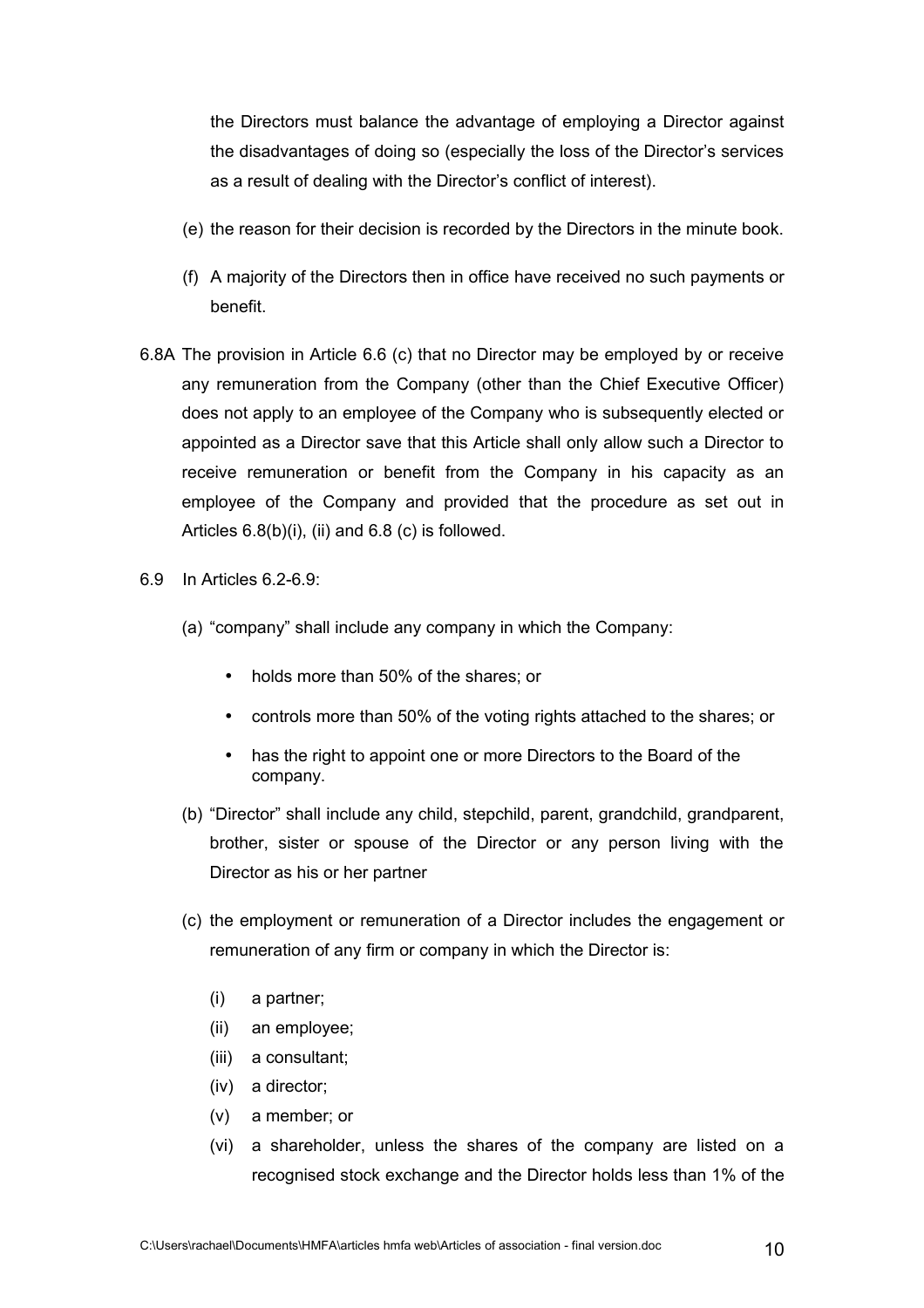issued capital.

- 7. The liability of the members of the Company is limited.
- 8. Every member of the Company undertakes to contribute such amount as may be required (not exceeding £10) to the Company's assets if it should be wound up while he or she is a member or within one year after he or she ceases to be a member, for payment of the Company's debts and liabilities before he or she ceases to be a member, and of the costs, charges and expenses of winding up, and for the adjustment of the rights of the contributories among themselves.
- 9. If the Company is wound up or dissolved and after all its debts and liabilities (including any under section 483 of the Education Act 1996) have been satisfied there remains any property it shall not be paid to or distributed among the members of the Company, but shall be given or transferred to some other charity or charities having objects similar to the Object which prohibits the distribution of its or their income and property to an extent at least as great as is imposed on the Company by Article 6 above, chosen by the members of the Company at or before the time of dissolution and if that cannot be done then to some other charitable object.
- 10. No alteration or addition shall be made to or in the provisions of the Articles without the written consent of the Secretary of State.
- 11. No alteration or addition shall be made to or in the provisions of the Articles which would have the effect (a) that the Company would cease to be a company to which section 60 of the Companies Act 2006 applies; or (b) that the Company would cease to be a charity.

### **MEMBERS**

- 12. The Members of the Company shall comprise
	- a. the signatories to the Memorandum;
	- b. 1 person appointed by the Secretary of State, in the event that the Secretary of State appoints a person for this purpose;
	- c. the chairman of the Directors; and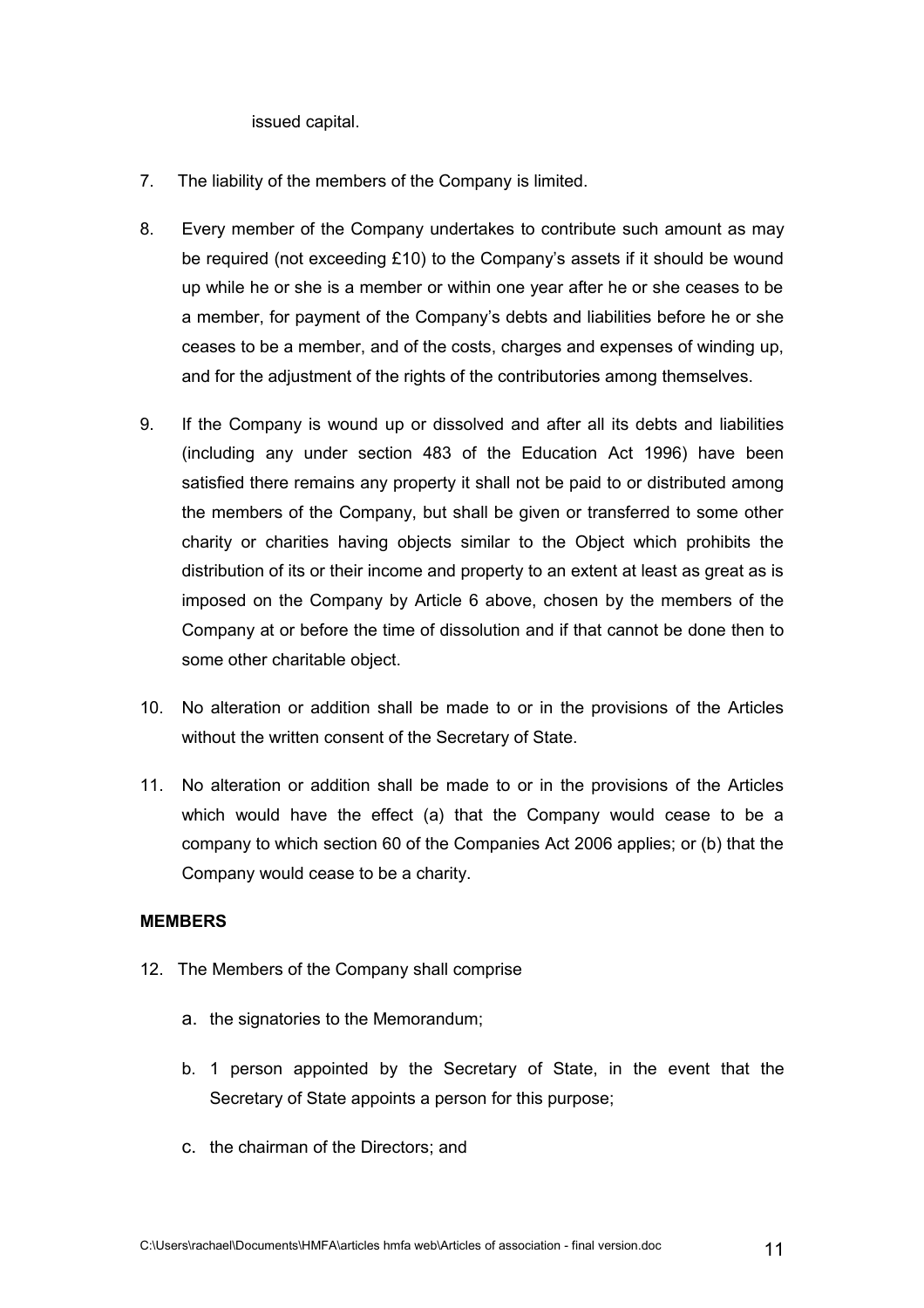- d. any person appointed under Article 16.
- 13. Each of the persons entitled to appoint Members in Article 12 shall have the right from time to time by written notice delivered to the Office to remove any Member appointed by them and to appoint a replacement Member to fill a vacancy whether resulting from such removal or otherwise.
- 14. If any of the persons entitled to appoint Members in Article 12:
	- a) in the case of an individual, die or become legally incapacitated;
	- b) in the case of a corporate entity, cease to exist and are not replaced by a successor institution; or
	- c) becomes insolvent or makes any arrangement or composition with their creditors generally

their right to appoint Members under these Articles shall vest in the remaining Members.

- 15. Membership will terminate automatically if:
	- a) a Member (which is a corporate entity) ceases to exist and is not replaced by a successor institution;
	- b) a Member (which is an individual) dies or becomes incapable by reason of mental disorder, illness or injury of managing and administering his or her own affairs; or
	- c) a Member becomes insolvent or makes any arrangement or composition with that Member's creditors generally.

16. The Members may agree unanimously in writing to appoint such additional Members as they think fit and may unanimously (save that the agreement of the Member(s) to be removed shall not be required) in writing agree to remove any such additional Members.

17. Every person nominated to be a Member of the Company shall either sign a written consent to become a Member or sign the register of Members on becoming a Member.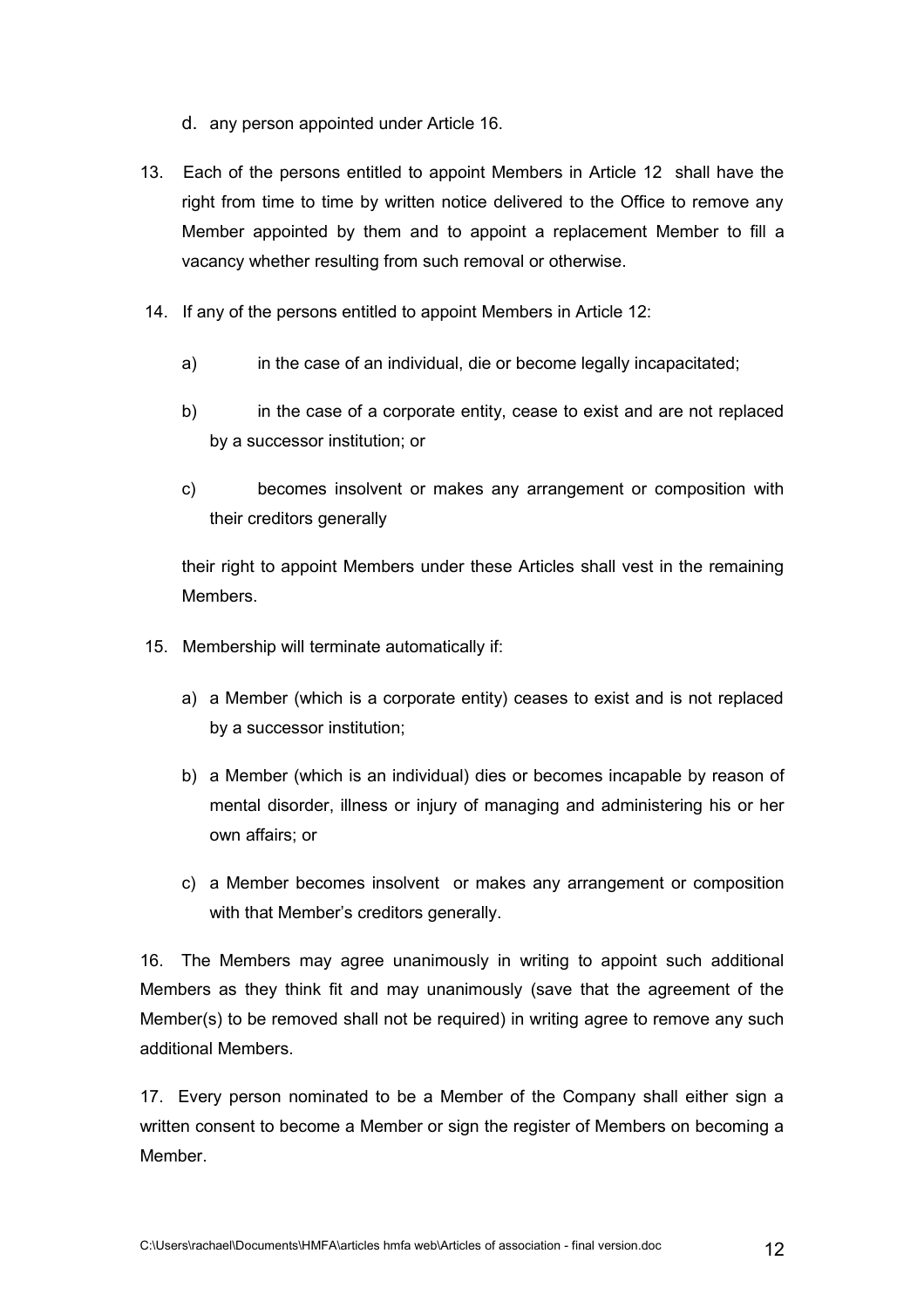18. Any Member may resign provided that after such resignation the number of Members is not less than three. A Member shall cease to be one immediately on the receipt by the Company of a notice in writing signed by the person or persons entitled to remove him under Articles 13 or 16 provided that no such notice shall take effect when the number of Members is less than three unless it contains or is accompanied by the appointment of a replacement Member.

#### **GENERAL MEETINGS**

- 19. The Company shall hold an Annual General Meeting each year in addition to any other meetings in that year, and shall specify the meeting as such in the notices calling it; and not more than fifteen months shall elapse between the date of one Annual General Meeting of the Company and that of the next. Provided that so long as the Company holds its first Annual General Meeting within eighteen months of its incorporation, it need not hold it in the year of its incorporation or in the following year. The Annual General Meeting shall be held at such time and place as the Directors shall appoint. All general meetings other than Annual General Meetings shall be called General Meetings.
- 20. The Directors may call general meetings and, on the requisition of Members pursuant to the provisions of the Companies Act 2006, shall forthwith proceed to convene a general meeting in accordance with that Act. If there are not within the United Kingdom sufficient Directors to call a general meeting, any Director or any Member of the Company may call a general meeting.

### **NOTICE OF GENERAL MEETINGS**

 21. General meetings shall be called by at least fourteen clear days' notice but a general meeting may be called by shorter notice if it is so agreed by a majority in number of Members having a right to attend and vote and together representing not less than 90% of the total voting rights at that meeting.

The notice shall specify the time and place of the meeting and the general nature of the business to be transacted and, in the case of an Annual General Meeting, shall specify the meeting as such. The notice shall also state that the Member is entitled to appoint a proxy.

The notice shall be given to all the Members, to the Directors and auditors.

22. The accidental omission to give notice of a meeting to, or the non-receipt of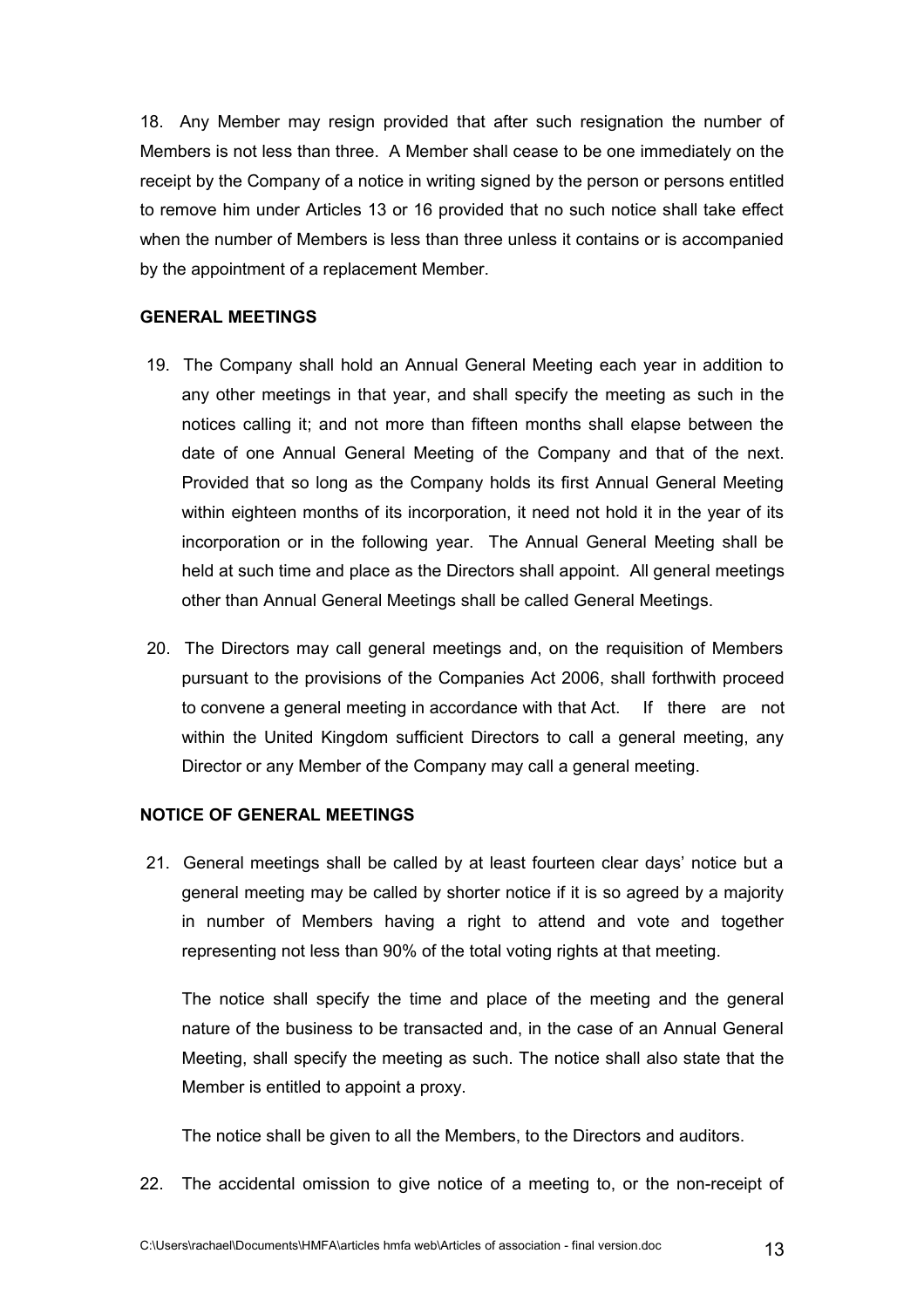notice of a meeting by, any person entitled to receive notice shall not invalidate the proceedings at that meeting.

#### **PROCEEDINGS AT GENERAL MEETINGS.**

- 23. No business shall be transacted at any meeting unless a quorum is present. A Member counts towards the quorum by being present either in person or by proxy. Two persons entitled to vote upon the business to be transacted, each being a Member or a proxy of a Member or a duly authorised representative of a Member organisation shall constitute a quorum.
- 24. If a quorum is not present within half an hour from the time appointed for the meeting, or if during a meeting a quorum ceases to be present, the meeting shall stand adjourned to the same day in the next week at the same time and place or to such time and place as the Directors may determine.
- 25. The chairman, if any, of the Directors or in his absence some other Director nominated by the Directors shall preside as chairman of the meeting, but if neither the chairman nor such other Director (if any) be present within fifteen minutes after the time appointed for holding the meeting and willing to act, the Directors present shall elect one of their number to be chairman and, if there is only one Director present and willing to act, he shall be the chairman.
- 26. If no Director is willing to act as chairman, or if no Director is present within fifteen minutes after the time appointed for holding the meeting, the Members present and entitled to vote shall choose one of their number to be chairman.
- 27. A Director shall, notwithstanding that he is not a Member, be entitled to attend and speak at any general meeting.
- 28. The chairman may, with the consent of a majority of the Members at a meeting at which a quorum is present (and shall if so directed by the meeting), adjourn the meeting from time to time and from place to place, but no business shall be transacted at any adjourned meeting other than the business which might properly have been transacted at the meeting had the adjournment not taken place. When a meeting is adjourned for fourteen days or more, at least seven clear days' notice shall be given specifying the time and place of the adjourned meeting and the general nature of the business to be transacted. Otherwise it shall not be necessary to give any such notice.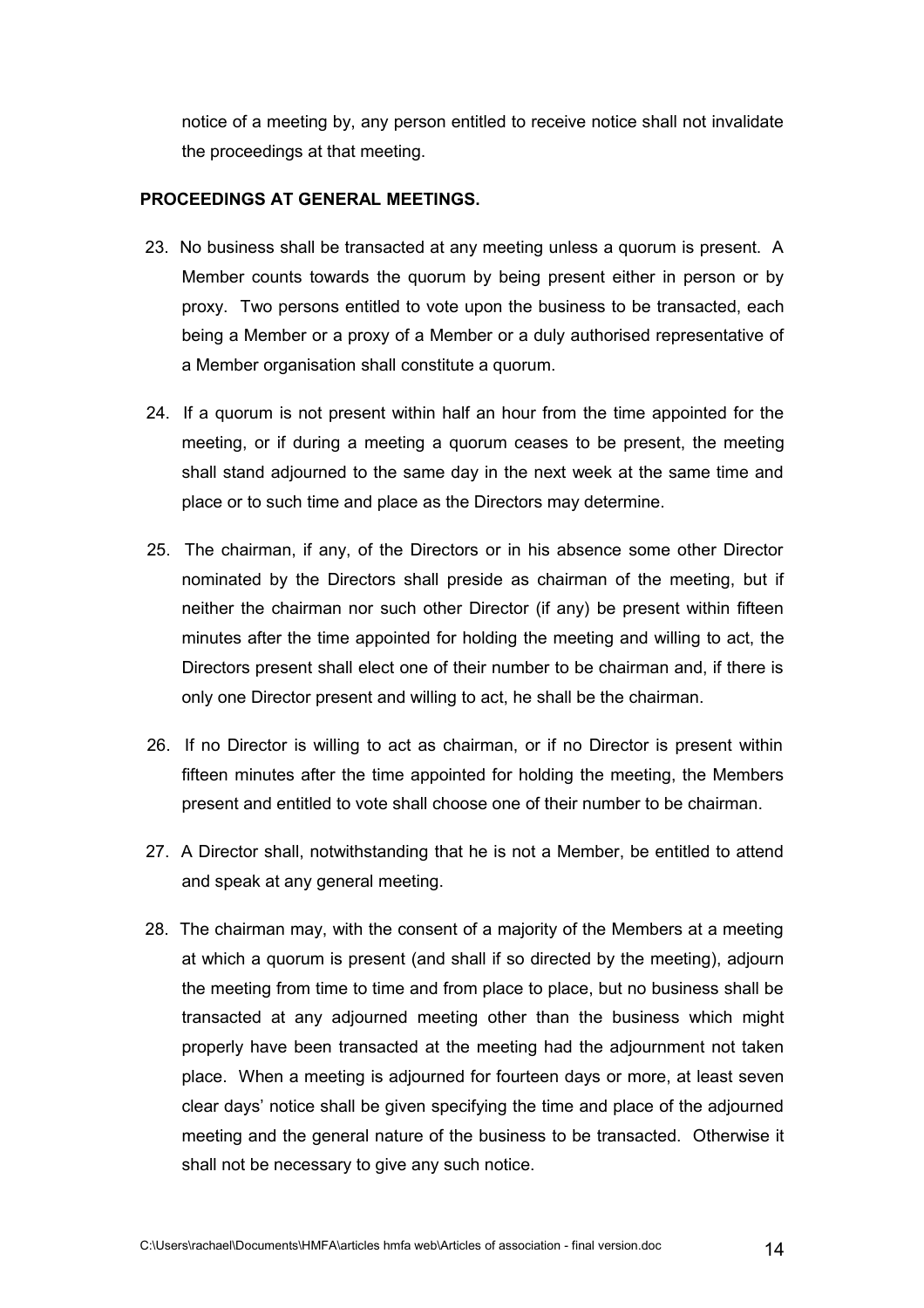- 29. A resolution put to the vote of the meeting shall be decided on a show of hands unless before, or on the declaration of the result of the show of hands, a poll is duly demanded. Subject to the provisions of the Companies Act 2006, a poll may be demanded:-
	- (a) by the chairman; or
	- (b) by at least two Members having the right to vote at the meeting; or,
	- (c) by a Member or Members representing not less than onetenth of the total voting rights of all the Members having the right to vote at the meeting.
- 30. Unless a poll is duly demanded a declaration by the chairman that a resolution has been carried or carried unanimously, or by a particular majority, or lost, or not carried by a particular majority and an entry to that effect in the minutes of the meeting shall be conclusive evidence of the fact without proof of the number or proportion of the votes recorded in favour of or against such resolution.
- 31. The demand for a poll may be withdrawn, before the poll is taken, but only with the consent of the chairman. The withdrawal of a demand for a poll shall not invalidate the result of a show of hands declared before the demand for the poll was made.
- 32. A poll shall be taken as the chairman directs and he may appoint scrutineers (who need not be Members) and fix a time, date and place for declaring the results. The result of the poll shall be deemed to be the resolution of the meeting at which the poll was demanded.
- 33. A poll demanded on the election of the chairman or on a question of adjournment shall be taken immediately. A poll demanded on any other question shall be taken either immediately or at such time, date and place as the chairman directs not being more than thirty days after the poll is demanded. The demand for a poll shall not prevent continuance of a meeting for the transaction of any business other than the question on which the poll is demanded. If a poll is demanded before the declaration of the result of a show of hands and the demand is duly withdrawn, the meeting shall continue as if the demand had not been made.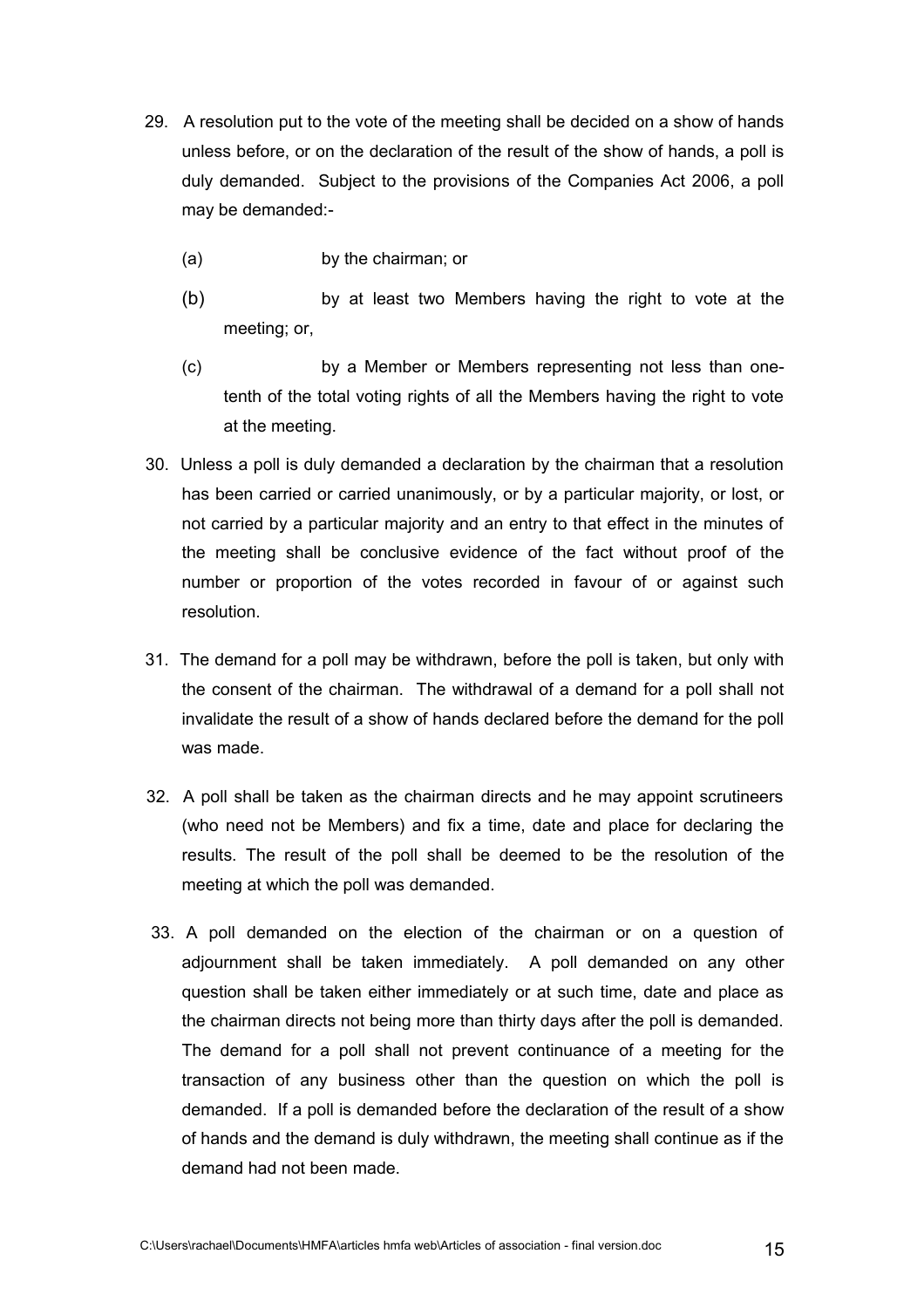- 34. No notice need be given of a poll not taken immediately if the time and place at which it is to be taken are announced at the meeting at which it is demanded. In other cases at least seven clear days' notice shall be given specifying the time and place at which the poll is to be taken.
- 35. A resolution in writing agreed by such number of members as required if it had been proposed at a general meeting shall be as effectual as if it had been passed at a general meeting duly convened and held provided that a copy of the proposed resolution has been sent to every Member. The resolution may consist of several instruments in the like form each agreed by one or more **Members**

### **VOTES OF MEMBERS**

- 36. On the show of hands every Member present in person shall have one vote. On a poll every Member present in person or by proxy shall have one vote.
- 37. Not used.
- 38. No Member shall be entitled to vote at any general meeting unless all moneys then payable by him to the Company have been paid.
- 39. No objections shall be raised to the qualification of any person to vote at any general meeting except at the meeting or adjourned meeting at which the vote objected to is tendered, and every vote not disallowed at the meeting shall be valid. Any objection made in due time shall be referred to the chairman whose decision shall be final and conclusive.
- 40. An instrument appointing a proxy shall be in writing, signed by or on behalf of the appointer and shall be in the following form (or in a form as near thereto as circumstances allow or in any other form which is usual or which the Directors may approve) -.

"I/We, …….., of ………, being a Member/Members of the above named Company, hereby appoint …… of ……, or in his absence, …….. of ……. as my/our proxy to vote in my/our name[s] and on my/our behalf at the annual general meeting/ general meeting of the Company to be held on …..20[ ], and at any adjournment thereof.

Signed on ….. 20[ ]"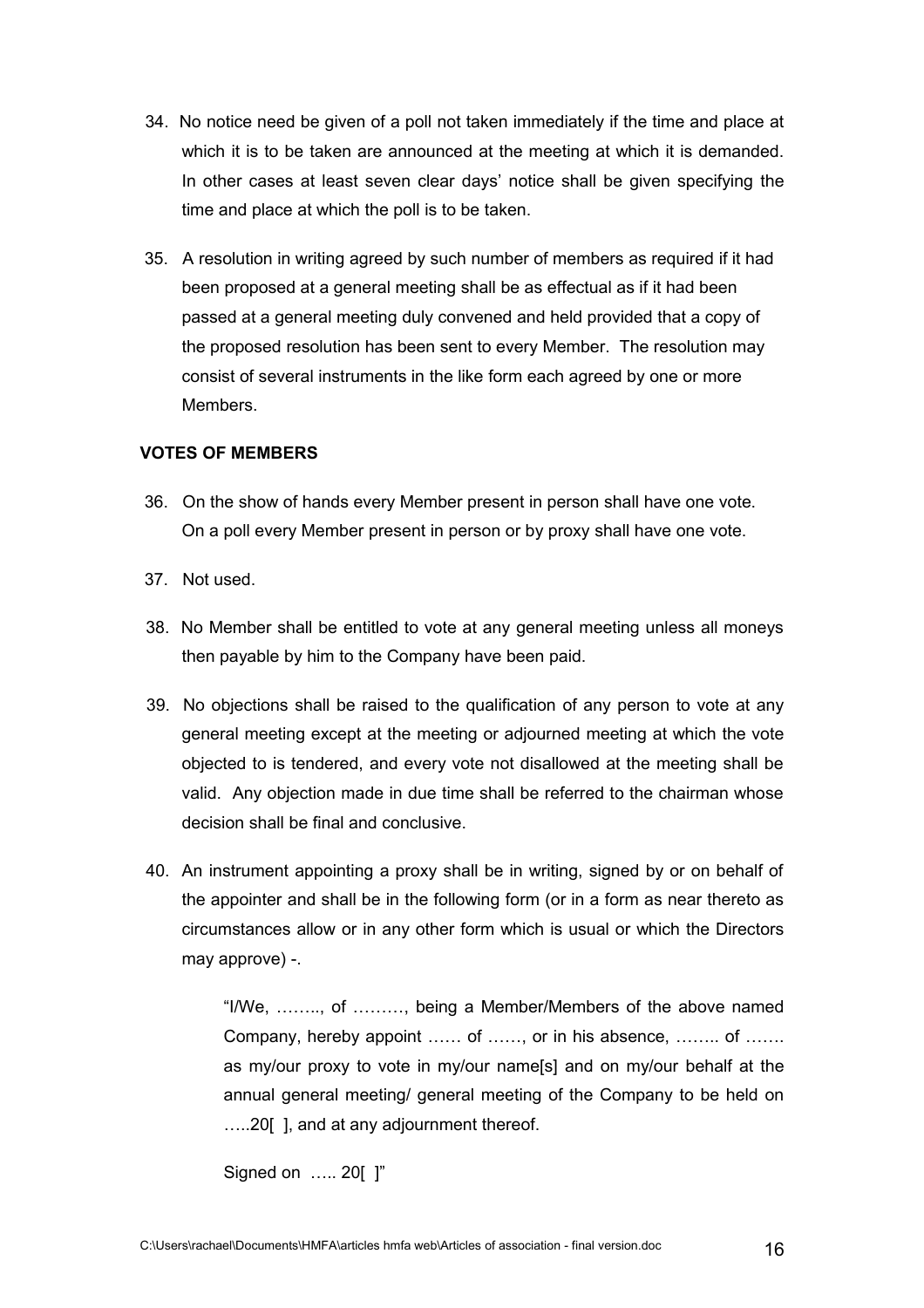41. Where it is desired to afford Members an opportunity of instructing the proxy how he shall act the instrument appointing a proxy shall be in the following form (or in a form as near thereto as circumstances allow or in any other form which is usual or which the Directors may approve)-

> "I/We, ……., of ……., being a Member/Members of the above-named Company, hereby appoint …. of ……., or in his absence, ….. of ……, as my/our proxy to vote in my/our name[s] and on my/our behalf at the annual general meeting/ general meeting of the Company, to be held on …. 20[ ], and at any adjournment thereof.

> This form is to be used in respect of the resolutions mentioned below as follows:

Resolution No. 1 \*for \* against

Resolution No. 2 \*for \* against.

Strike out whichever is not desired.

Unless otherwise instructed, the proxy may vote as he thinks fit or abstain from voting.

Signed on …. 20[ ]"

- 42. The instrument appointing a proxy and any authority under which it is signed or a copy of such authority certified by a notary or in some other way approved by the Directors may -
	- (a) be deposited at the office or at such other place within the United Kingdom as is specified in the notice convening the meeting or in any instrument of proxy sent out by the Company in relation to the meeting not less than 48 hours before the time for holding the meeting or adjourned meeting at which the person named in the instrument proposes to vote, or
	- (b) in the case of a poll taken more than 48 hours after it is demanded, be deposited as aforesaid after the poll has been demanded and not less than 24 hours before the time appointed for the taking of the poll;
	- (c) where the poll is not taken forthwith but is taken not more than 48 hours after it was demanded, be delivered at the meeting at which the poll was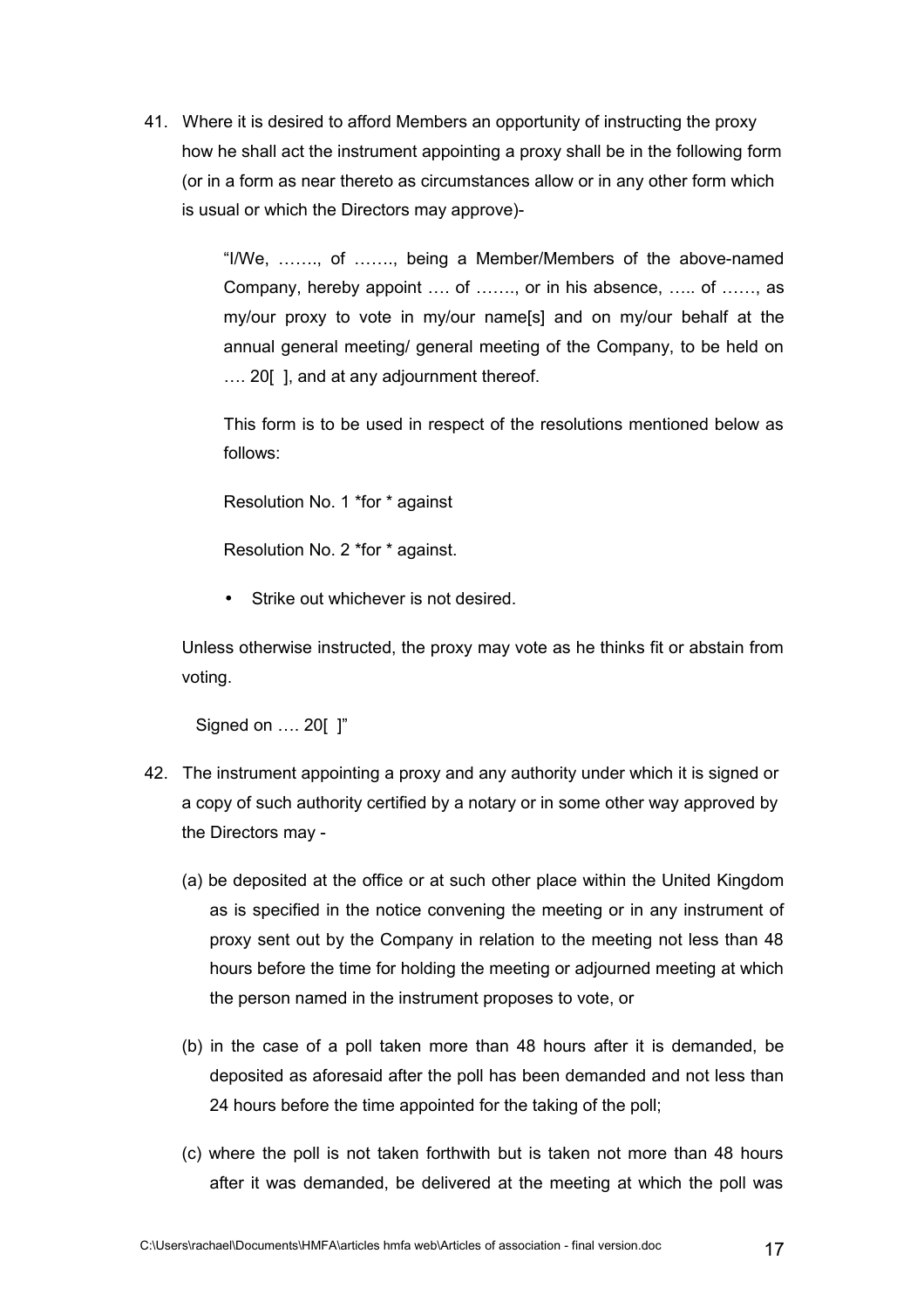demanded to the chairman or to the Secretary or to any Director;

and an instrument of proxy which is not deposited or delivered in a manner so permitted shall be invalid.

43. A vote given or poll demanded by proxy or by the duly authorised representative of a corporation shall be valid notwithstanding the previous determination of the authority of the person voting or demanding a poll unless notice of the determination was received by the Company at the office or at such other place at which the instrument of proxy was duly deposited before the commencement of the meeting or adjourned meeting at which the vote given or the poll demanded or (or in the case of a poll taken otherwise than on the same day as the meeting or adjourned meeting) the time appointed for taking the poll.

44. Any organisation which is a Member of the Company may by resolution of its board of directors or other governing body authorise such person as it thinks fit to act as its representative at any meeting of the Company, and the person so authorised shall be entitled to exercise the same powers on behalf of the organisation which he represents as that organisation could exercise if it were an individual Member of the Company.

#### **DIRECTORS**

45. The number of Directors shall be not less than three but (unless otherwise determined by ordinary resolution) shall not be subject to any maximum.

46. Subject to Articles 48-49 and 63, the Company shall have the following Directors:

- a. up to 15 Directors, appointed under Article 50;
- b. any Staff Directors, if appointed under Article 50A;
- c. Academy Directors appointed under Article 51 or Article 52;
- d. the Chief Executive Officer;
- e. a minimum of 2 Parent Directors appointed under Articles 53-56 ;
- f. Any Additional Directors, if appointed under Article 61, 61A or 67A;
- g. Any Further Directors, if appointed under Article 62 or Article 67A;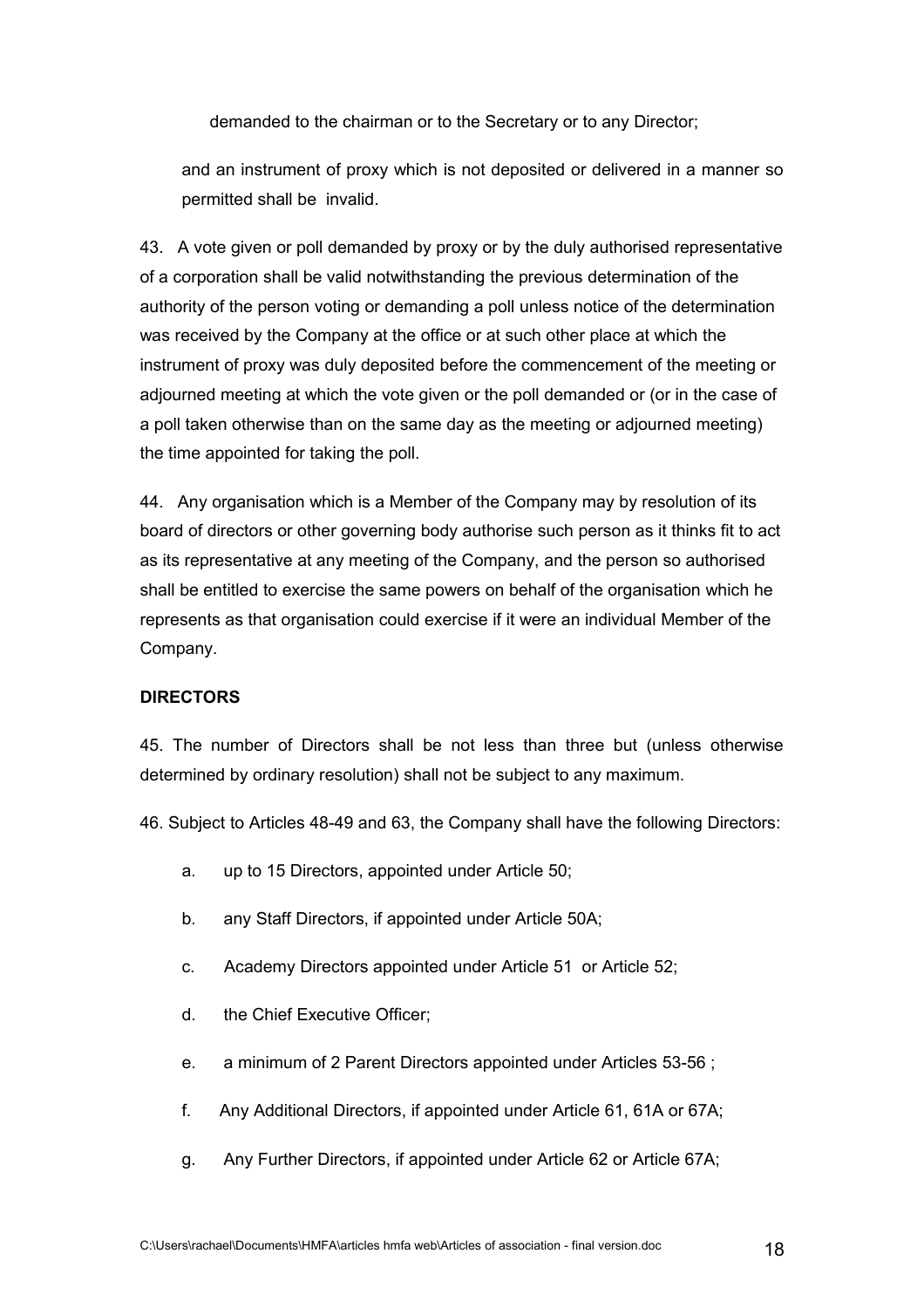h. Up to 2 Directors, if appointed by the Secretary of State in accordance with the terms of any of the Relevant Funding Agreements following the provision of a notice by the Company to terminate that Relevant Funding Agreement.

47. The Company may also have any Co-opted Director appointed under Article 58.

48. The first Directors shall be those persons named in the statement delivered pursuant to sections 9 and 12 of the Companies Act 2006.

49. Future Directors shall be appointed or elected, as the case may be, under these Articles. Where it is not possible for such a Director to be appointed or elected due to the fact that an Academy has not yet been established or the Chief Executive Officer has not been appointed, then the relevant Article or part thereof shall not apply.

# **APPOINTMENT OF DIRECTORS**

50. The Members may appoint up to 15 Directors.

50A. The Members may appoint Staff Directors through such process as they may determine provided that the total number of Directors including the Chief Executive Officer who are employees of the Company does not exceed one third of the total number of Directors.

# **ACADEMY DIRECTORS**

51. Subject to Article 52, the chairman of each Local Governing Body shall be an Academy Director for as long as he remains in office as such and shall be appointed by the Directors of the Company but they shall appoint as the chairman of a Local Governing Body someone other than the Chief Executive Officer.

52. If the number of Academies exceeds 5, the chairmen of the Local Governing Bodies shall elect 5 persons from amongst their numbers to be the Academy Directors. Any person elected in accordance with this Article shall only remain an Academy Director for as long as he remains chairman of a Local Governing Body. The Directors shall make all necessary arrangements for, and determine all other matters relating to, the election of the Academy Directors in accordance with this Article. Any election of the Academy Directors which is contested shall be held by secret ballot.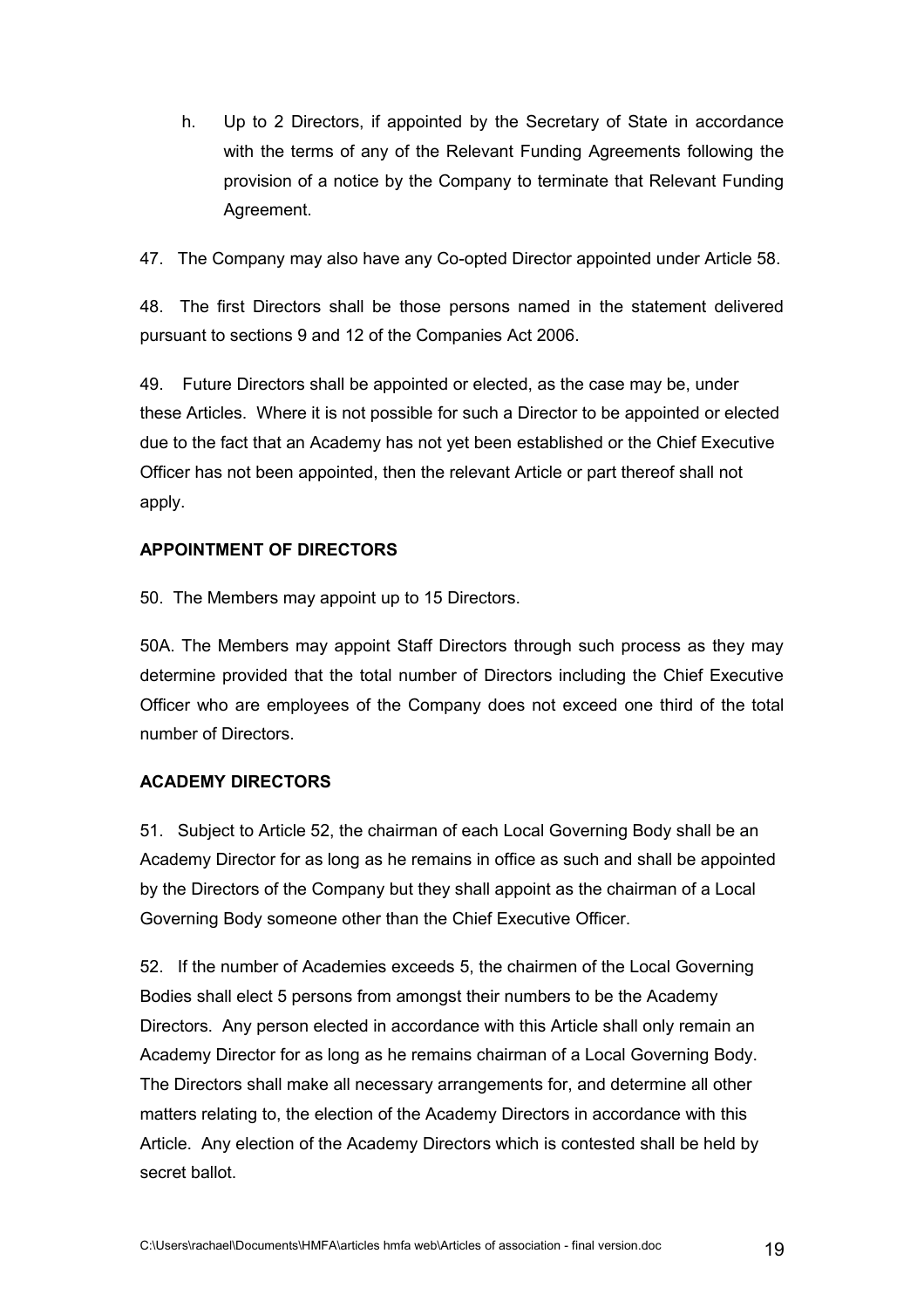## **PARENT DIRECTORS**

53. There shall be a minimum of 2 Parent Directors for every 10 or fewer **Academies** 

54. Parent Directors shall be elected by the Parent members of the Local Governing Bodies (who shall themselves have been elected or appointed in accordance with the terms of reference determined by the Directors from time to time) from amongst their number. The elected Parent Directors must be a parent of a registered pupil at one of the Academies at the time when he is elected.

54A. The number of Parent Directors required shall be made up by Parent Directors appointed by the Directors if the number of parents standing for election is less than the number of vacancies.

55. The Directors shall make all necessary arrangements for, and determine all other matters relating to, an election of the Parent Directors, including any question of whether a person is a parent of a registered pupil at one of the Academies. Any election of the Parent Directors which is contested shall be held by secret ballot.

56. In appointing a Parent Director the Directors shall appoint a person who is the parent of a registered pupil at an Academy; or where it is not reasonably practical to do so, a person who is the parent of a child of compulsory school age.

# **CHIEF EXECUTIVE OFFICER**

57. The Chief Executive Officer shall be a Director for as long as he remains in office as such.

# **CO-OPTED DIRECTORS**

58. The Directors may appoint up to 3 Co-opted Directors. A 'Co-opted Director' means a person who is appointed to be a Director by being Co-opted by Directors who have not themselves been so appointed. The Directors may not co-opt an employee of the Company as a Co-opted Director if thereby the number of Directors who are employees of the Company would exceed one third of the total number of Directors including the Chief Executive Officer.

### **APPOINTMENT OF ADDITIONAL DIRECTORS**

59. The Secretary of State may give a warning notice to the Directors where he is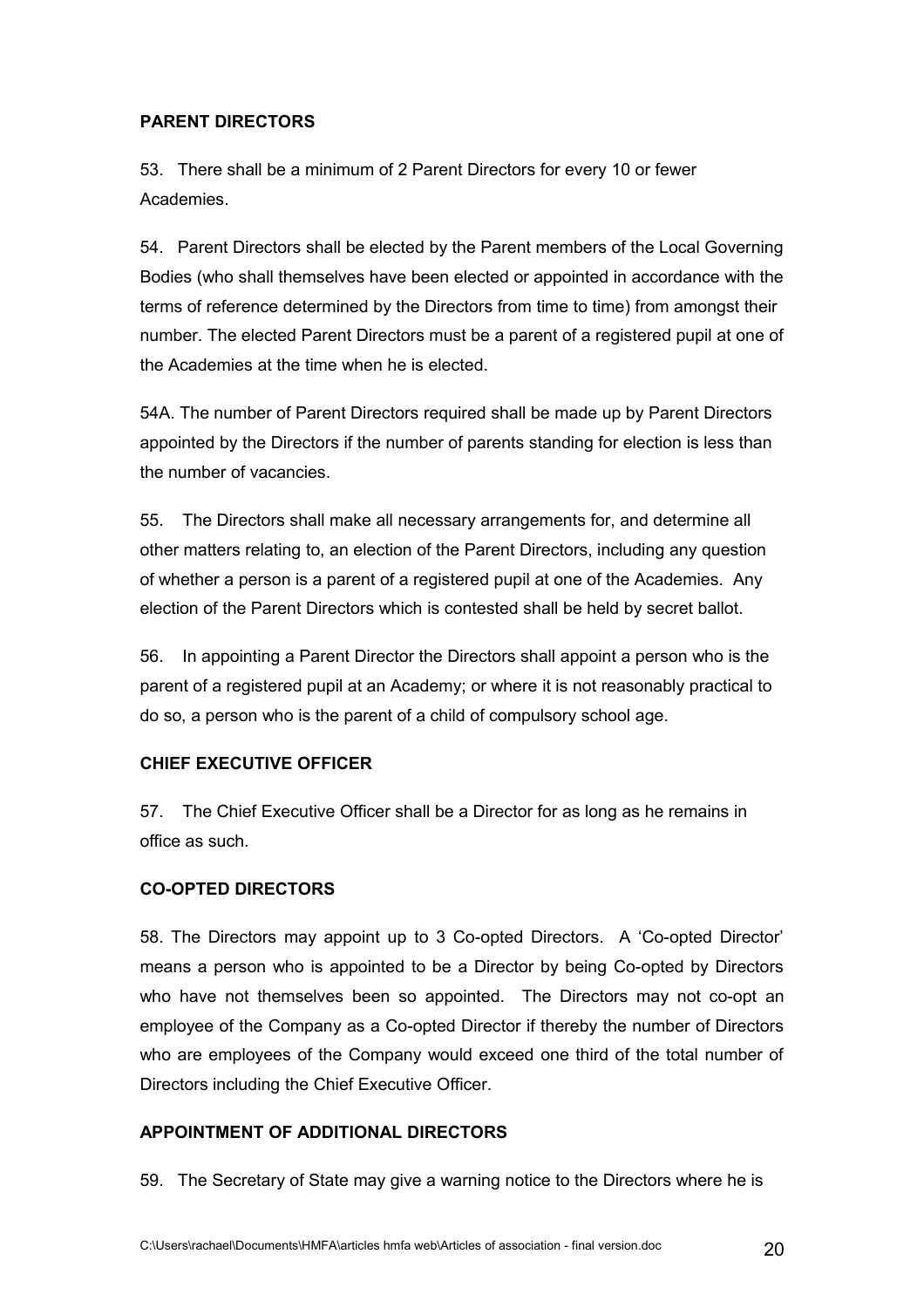#### satisfied—

- i) that the standards of performance of pupils at any of the Academies are unacceptably low, or
- ii) that there has been a serious breakdown in the way any of the Academies are managed or governed, or
- iii) that the safety of pupils or staff of any of the Academies is threatened (whether by a breakdown of discipline or otherwise).

60. For the purposes of Article 59 a 'warning notice' is a notice in writing by the Secretary of State to the Company delivered to the Office setting out—

- (a) the matters referred to in Article 59:
- (b) the action which he requires the Directors to take in order to remedy those matters; and
- (c) the period within which that action is to be taken by the Directors ('the compliance period').

61. The Secretary of State may appoint such Additional Directors as he thinks fit if the Secretary of State has:

- (a) given the Directors a warning notice in accordance with Article 59; and
- (b) the Directors have failed to comply, or secure compliance, with the notice to the Secretary of State's satisfaction within the compliance period.

61A The Secretary of State may also appoint such Additional Directors where following an Inspection by the Chief Inspector in accordance with the Education Act 2005 (an "Inspection") an Academy receives an Ofsted grading (being a grade referred to in The Framework for School Inspection or any modification or replacement of that document for the time being in force) which amounts to a drop, either from one Inspection to the next Inspection or between any two Inspections carried out within a 5 year period, of two Ofsted grades. For the purposes of the foregoing the grade received by the predecessor school as defined in the Relevant Funding Agreement shall be regarded as the grade received by the Academy.

62. The Secretary of State may also appoint such Further Directors as he thinks fit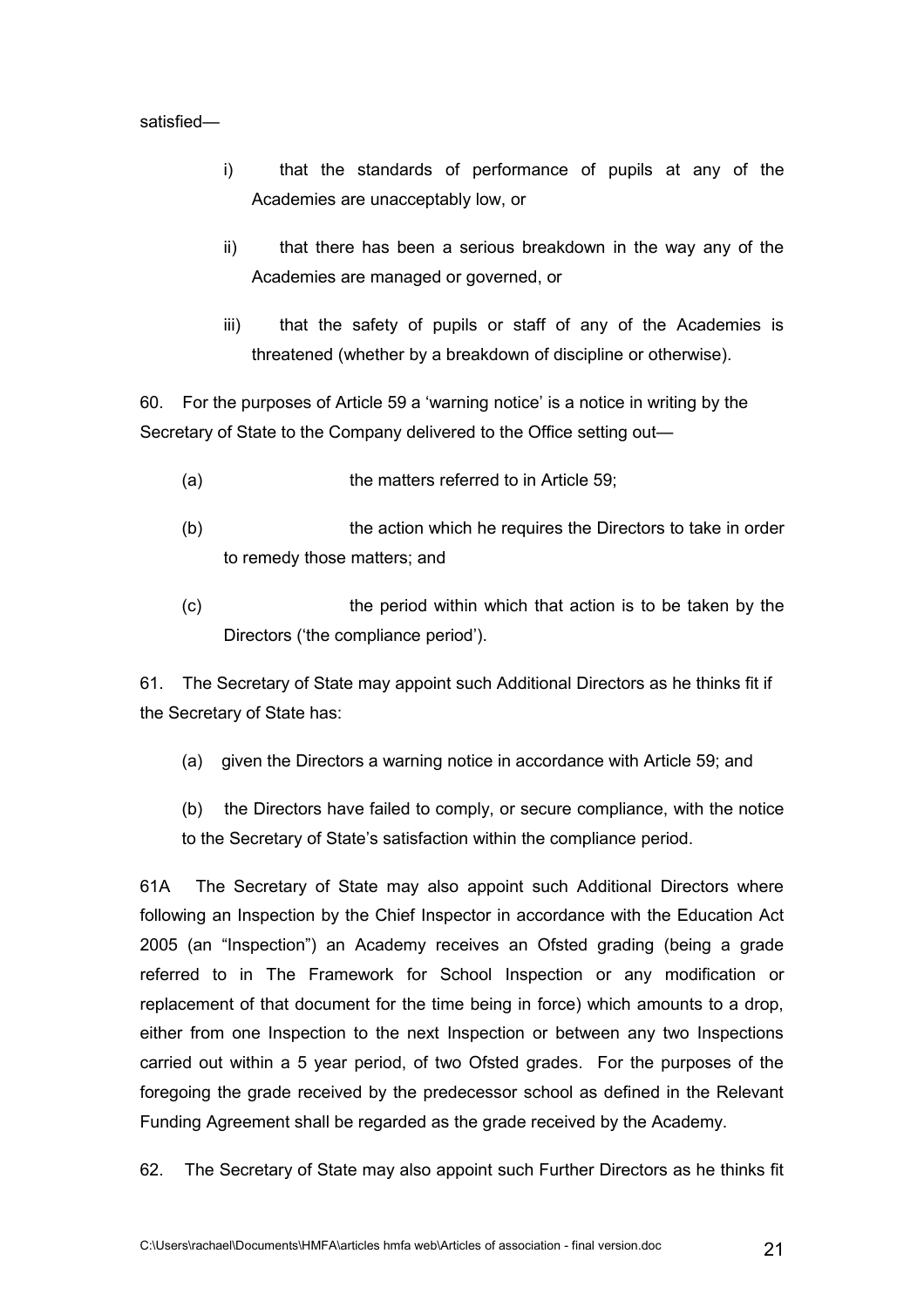if a Special Measures Termination Event (as defined in the Relevant Funding Agreement) occurs in respect of any Academy.

63. Within 5 days of the Secretary of State appointing any Additional or Further Directors in accordance with Articles 61, 61A or 62, any Directors appointed under Article 50 and holding office immediately preceding the appointment of such Directors, shall resign immediately and the Members' power to appoint Directors under Article 50 shall remain suspended until the Secretary of State removes one or more of the Additional or Further Directors.

# **TERM OF OFFICE**

64. The term of office for any Director shall be 4 years, save that this time limit shall not apply to the Chief Executive Officer. Subject to remaining eligible to be a particular type of Director, any Director may be re-appointed or re-elected.

## **RESIGNATION AND REMOVAL**

65. A Director shall cease to hold office if he resigns his office by notice to the Company (but only if at least three Directors will remain in office when the notice of resignation is to take effect).

66. A Director shall cease to hold office if he is removed by the person or persons who appointed him. This Article does not apply in respect of a Parent Director or Academy Director.

67. Where a Director resigns his office or is removed from office the Director or, where he is removed from office those removing him, shall give written notice thereof to the Secretary.

67A. Where an Additional or Further Director appointed pursuant to Articles 61, 61A or 62 ceases to hold office as a Director for any reason, other than being removed by the Secretary of State, the Secretary of State shall be entitled to appoint an Additional or Further Director in his place.

### **DISQUALIFICATION OF DIRECTORS**

68. No person shall be qualified to be a Director unless he is aged 18 or over at the date of his election or appointment. No current pupil of any of the Academies shall be a Director.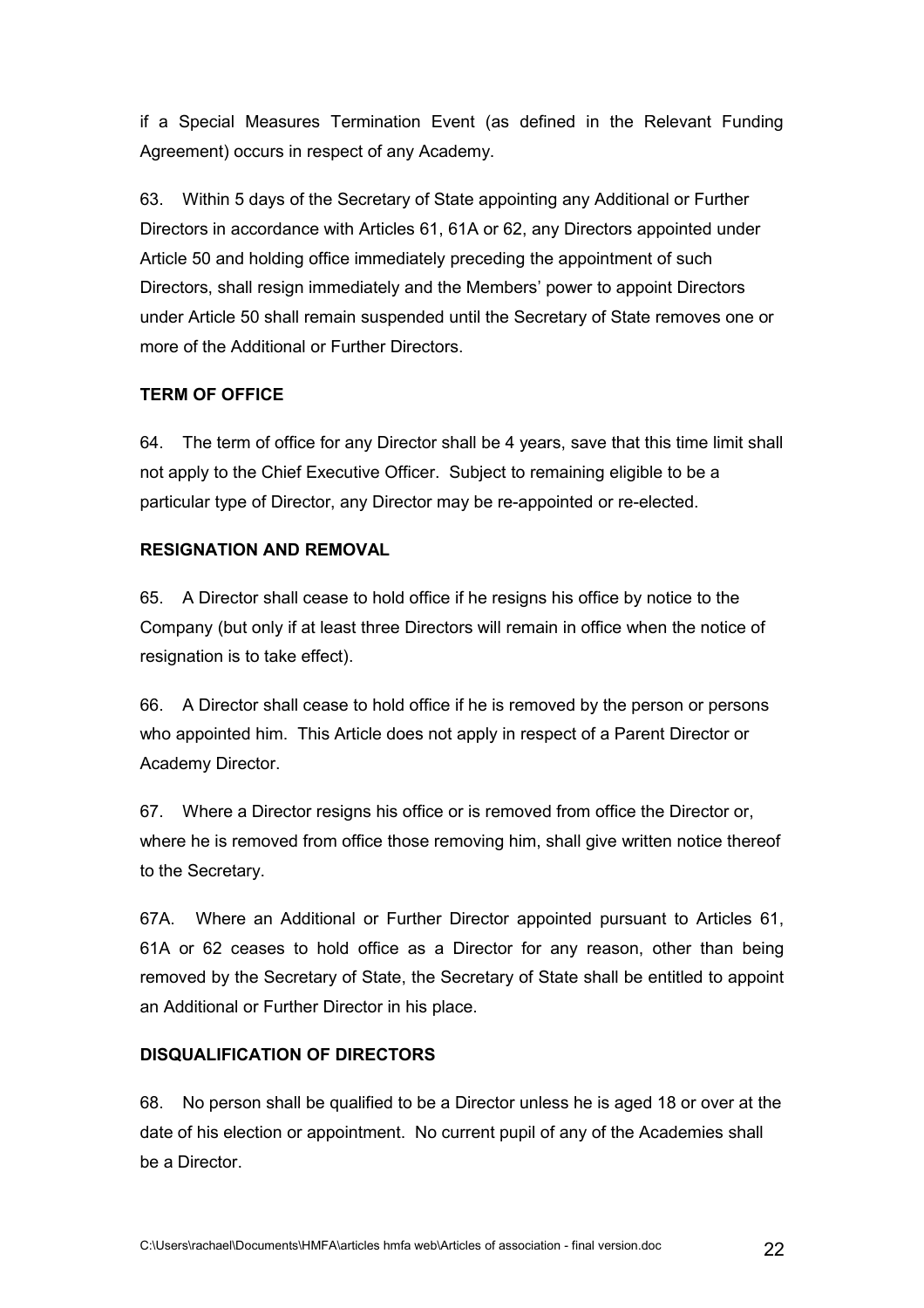69. A Director shall cease to hold office if he becomes incapable by reason of mental disorder, illness or injury of managing or administering his own affairs.

70. A Director shall cease to hold office if he is absent without the permission of the Directors from all their meetings held within a period of six months and the Directors resolve that his office be vacated.

71. A person shall be disqualified from holding or continuing to hold office as a Director if—

- (a) his estate has been sequestrated and the sequestration has not been discharged, annulled or reduced; or
- (b) he is the subject of a bankruptcy restrictions order or an interim order.

72. A person shall be disqualified from holding or continuing to hold office as a Director at any time when he is subject to a disqualification order or a disqualification undertaking under the Company Directors Disqualification Act 1986 or to an order made under section 429(2)(b) of the Insolvency Act 1986 (failure to pay under county court administration order).

73. A Director shall cease to hold office if he ceases to be a Director by virtue of any provision in the Companies Act 2006 or is disqualified from acting as a trustee by virtue of section 72 of the Charities Act 1993 (or any statutory re-enactment or modification of that provision).

74. A person shall be disqualified from holding or continuing to hold office as a Director if he has been removed from the office of charity trustee or trustee for a charity by an order made by the Charity Commission or the High Court on the grounds of any misconduct or mismanagement in the administration of the charity for which he was responsible or to which he was privy, or which he by his conduct contributed to or facilitated.

75. A person shall be disqualified from holding or from continuing to hold office as a Director at any time when he is:

(a) included in the list kept by the Secretary of State under section 1 of the Protection of Children Act 1999; or

(b) disqualified from working with children in accordance with Section 35 of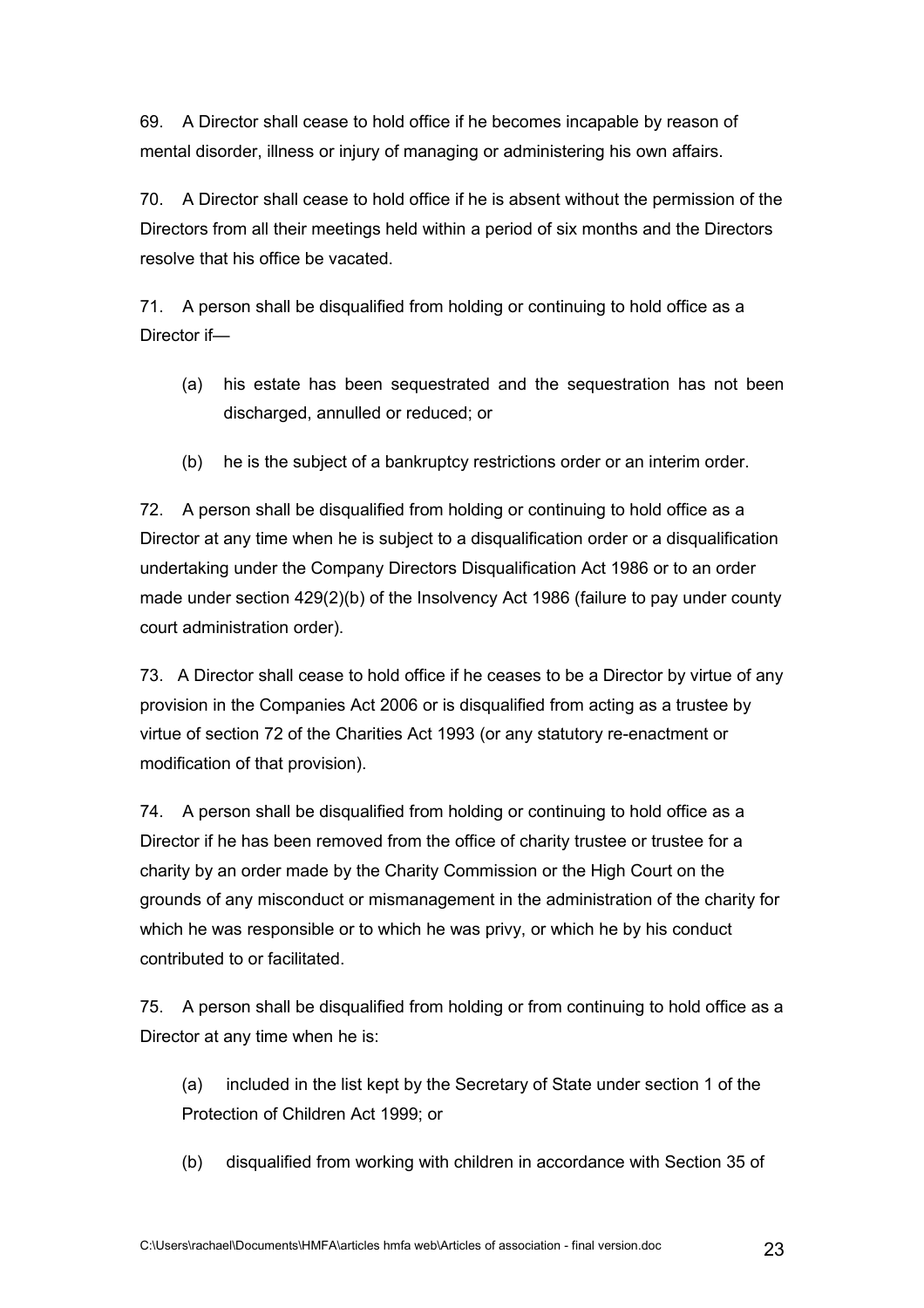the Criminal Justice and Court Services Act 2000; or

(c) barred from regulated activity relating to children (within the meaning of section 3(2) of the Safeguarding Vulnerable Groups Act 2006)

76. A person shall be disqualified from holding or continuing to hold office as a Director if he is a person in respect of whom a direction has been made under section 142 of the Education Act 2002 or is subject to any prohibition or restriction which takes effect as if contained in such a direction.

77. A person shall be disqualified from holding or continuing to hold office as a Director where he has, at any time, been convicted of any criminal offence, excluding any that have been spent under the Rehabilitation of Offenders Act 1974 as amended, and excluding any offence for which the maximum sentence is a fine or a lesser sentence except where a person has been convicted of any offence which falls under section 72 of the Charities Act 1993.

78. After the first Academy has opened, a person shall be disqualified from holding or continuing to hold office as a Director if he has not provided to the chairman of the Directors a criminal records certificate at an enhanced disclosure level under section 113B of the Police Act 1997. In the event that the certificate discloses any information which would in the opinion of either the chairman or the Chief Executive Officer confirm their unsuitability to work with children that person shall be disqualified. If a dispute arises as to whether a person shall be disqualified, a referral shall be made to the Secretary of State to determine the matter. The determination of the Secretary of State shall be final.

79. Where, by virtue of these Articles a person becomes disqualified from holding, or continuing to hold office as a Director; and he is, or is proposed, to become such a Director, he shall upon becoming so disqualified give written notice of that fact to the Secretary.

80. Articles 68 to 79 and Articles 97-98 also apply to any member of any committee of the Directors, including a Local Governing Body, who is not a Director.

## **SECRETARY TO THE DIRECTORS**

81. The Secretary shall be appointed by the Directors for such term, at such remuneration and upon such conditions as they may think fit; and any Secretary so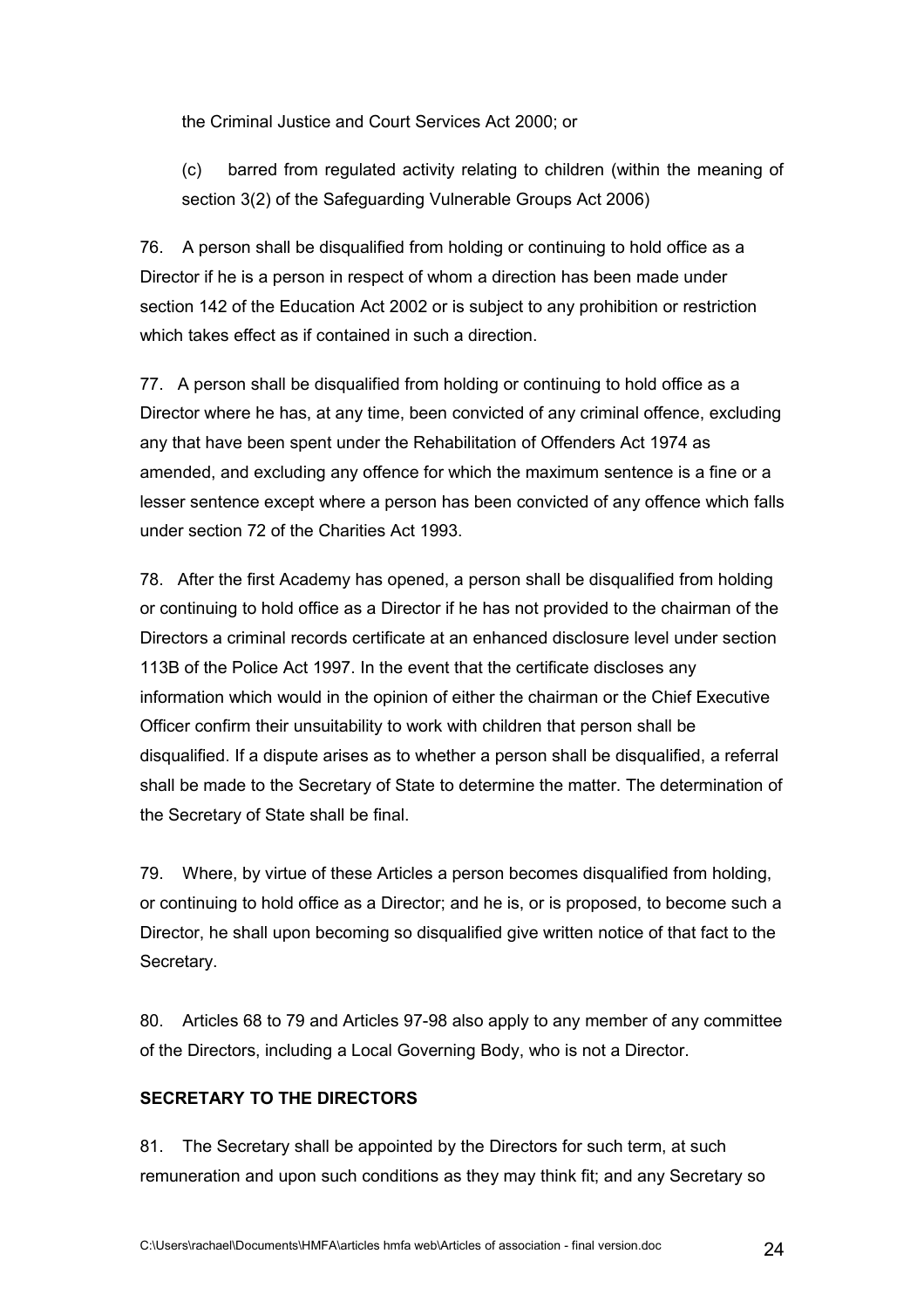appointed may be removed by them. The Secretary shall not be a Director, or a Principal. Notwithstanding this Article, the Directors may, where the Secretary fails to attend a meeting of theirs, appoint any one of their number or any other person to act as Secretary for the purposes of that meeting.

## **CHAIRMAN AND VICE-CHAIRMAN OF THE DIRECTORS**

82. The Directors shall each school year, at their first meeting in that year, elect a chairman and a vice-chairman from among their number. A Director who is employed by the Company shall not be eligible for election as chairman or vice-chairman.

83. Subject to Article 84, the chairman or vice-chairman shall hold office as such until his successor has been elected in accordance with Article 85.

84. The chairman or vice-chairman may at any time resign his office by giving notice in writing to the Secretary. The chairman or vice-chairman shall cease to hold office if

(a) he ceases to be a Director;

—

- (b) he is employed by the Company;
- (c) he is removed from office in accordance with these Articles; or
- (d) in the case of the vice-chairman, he is elected in accordance with these Articles to fill a vacancy in the office of chairman.

85. Where by reason of any of the matters referred to in Article 84, a vacancy arises in the office of chairman or vice-chairman, the Directors shall at their next meeting elect one of their number to fill that vacancy.

86. Where the chairman is absent from any meeting or there is at the time a vacancy in the office of the chairman, the vice-chairman shall act as the chair for the purposes of the meeting.

87. Where in the circumstances referred to in Article 86 the vice-chairman is also absent from the meeting or there is at the time a vacancy in the office of vicechairman, the Directors shall elect one of their number to act as a chairman for the purposes of that meeting, provided that the Director elected shall not be a person who is employed by the Company.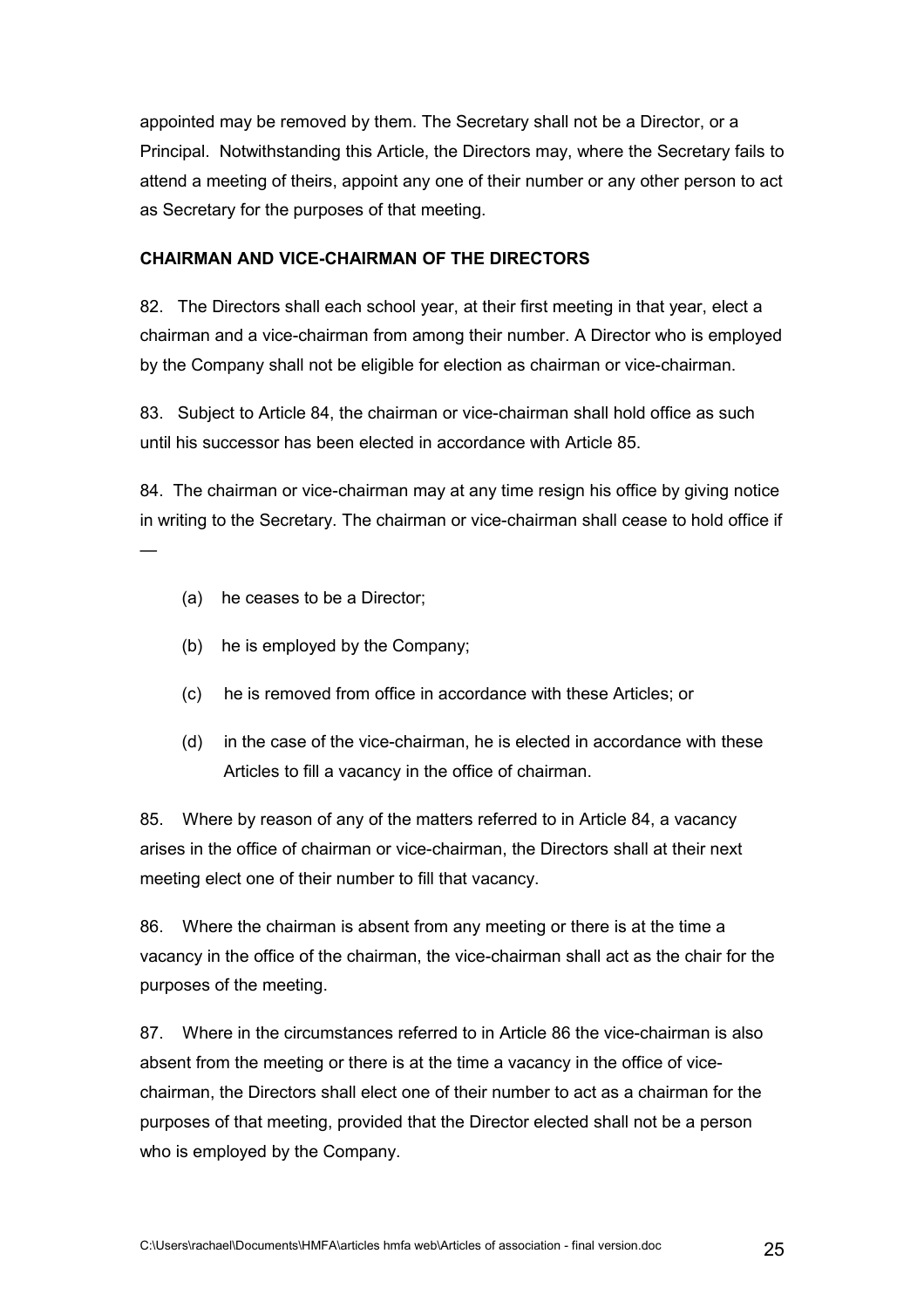88. The Secretary shall act as chairman during that part of any meeting at which the chairman is elected.

89. Any election of the chairman or vice-chairman which is contested shall be held by secret ballot.

90. The Directors may remove the chairman or vice-chairman from office in accordance with these Articles.

91. A resolution to remove the chairman or vice-chairman from office which is passed at a meeting of the Directors shall not have effect unless—

- i) it is confirmed by a resolution passed at a second meeting of the Directors held not less than fourteen days after the first meeting; and
- ii) the matter of the chairman's or vice-chairman's removal from office is specified as an item of business on the agenda for each of those meetings.

92. Before the Directors resolve at the relevant meeting on whether to confirm the resolution to remove the chairman or vice-chairman from office, the Director or Directors proposing his removal shall at that meeting state their reasons for doing so and the chairman or vice-chairman shall be given an opportunity to make a statement in response.

# **POWERS OF DIRECTORS**

93. Subject to provisions of the Companies Act 2006, the Articles and to any directions given by special resolution, the business of the Company shall be managed by the Directors who may exercise all the powers of the Company. No alteration of the Articles and no such direction shall invalidate any prior act of the Directors which would have been valid if that alteration had not been made or that direction had not been given. The powers given by this Article shall not be limited by any special power given to the Directors by the Articles and a meeting of Directors at which a quorum is present may exercise all the powers exercisable by the Directors.

94. In addition to all powers hereby expressly conferred upon them and without detracting from the generality of their powers under the Articles the Directors shall have the following powers, namely: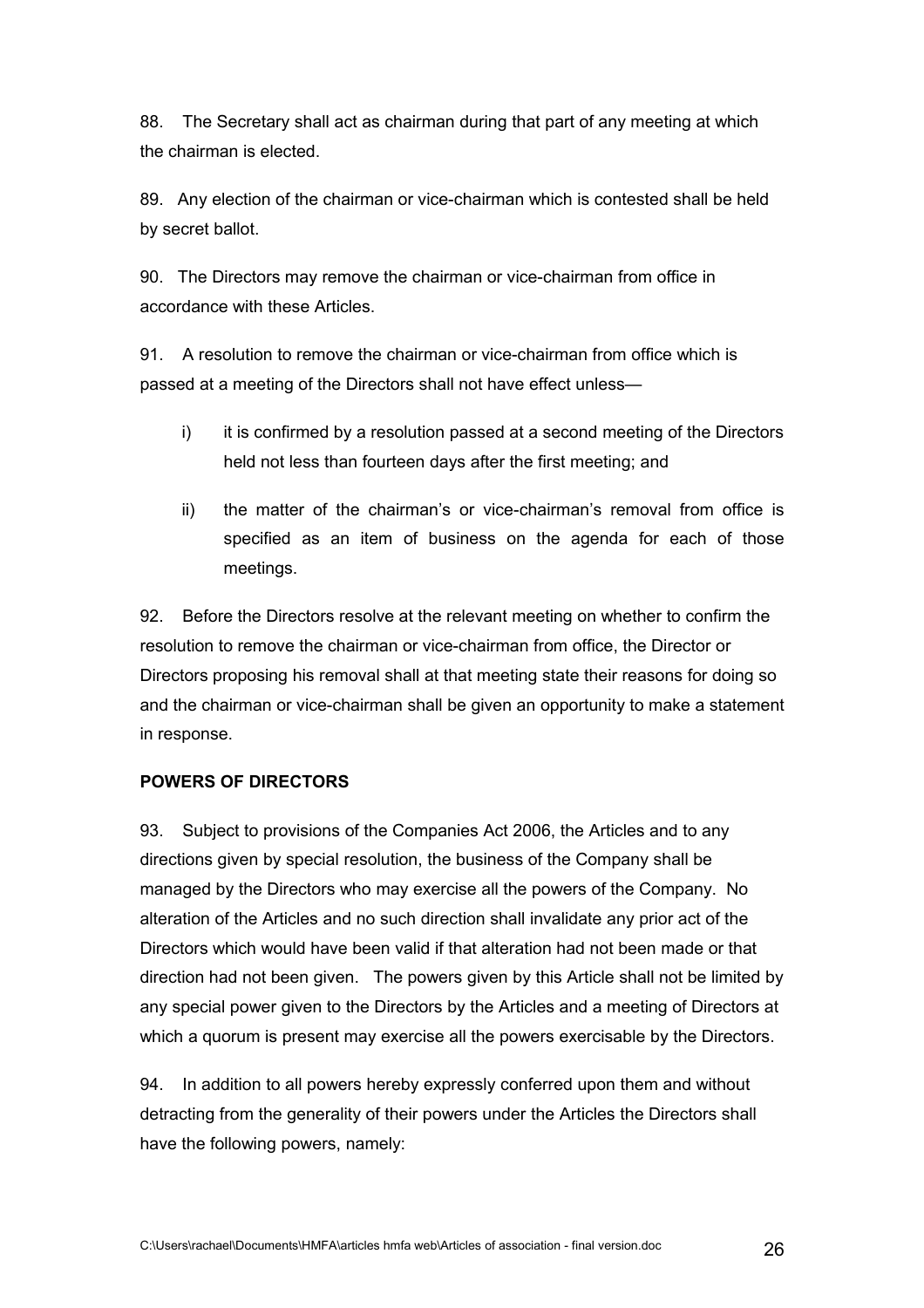(a) to expend the funds of the Company in such manner as they shall consider most beneficial for the achievement of the Object and to invest in the name of the Company such part of the funds as they may see fit and to direct the sale or transposition of any such investments and to expend the proceeds of any such sale in furtherance of the Object;

(b) to enter into contracts on behalf of the Company.

95. In the exercise of their powers and functions, the Directors may consider any advice given by the Chief Executive Officer and any other executive officer.

96. Any bank account in which any money of the Company is deposited shall be operated by the Directors in the name of the Company. All cheques and orders for the payment of money from such an account shall be signed by at least two signatories authorised by the Directors.

# **CONFLICTS OF INTEREST**

- 97. Any Director who has or can have any direct or indirect duty or personal interest (including but not limited to any Personal Financial Interest) which conflicts or may conflict with his duties as a Director shall disclose that fact to the Directors as soon as he becomes aware of it. A Director must absent himself from any discussions of the Directors in which it is possible that a conflict will arise between his duty to act solely in the interests of the Company and any duty or personal interest (including but not limited to any Personal Financial Interest).
- 98. For the purpose of Article 97, a Director has a Personal Financial Interest in the employment or remuneration of, or the provision of any other benefit to, that Director as permitted by and as defined by Articles 6.5-6.9.

### **THE MINUTES**

99. The minutes of the proceedings of a meeting of the Directors shall be drawn up and entered into a book kept for the purpose by the person acting as Secretary for the purposes of the meeting; and shall be signed (subject to the approval of the Directors) at the same or next subsequent meeting by the person acting as chairman thereof. The minutes shall include a record of:

(a) all appointments of officers made by the Directors; and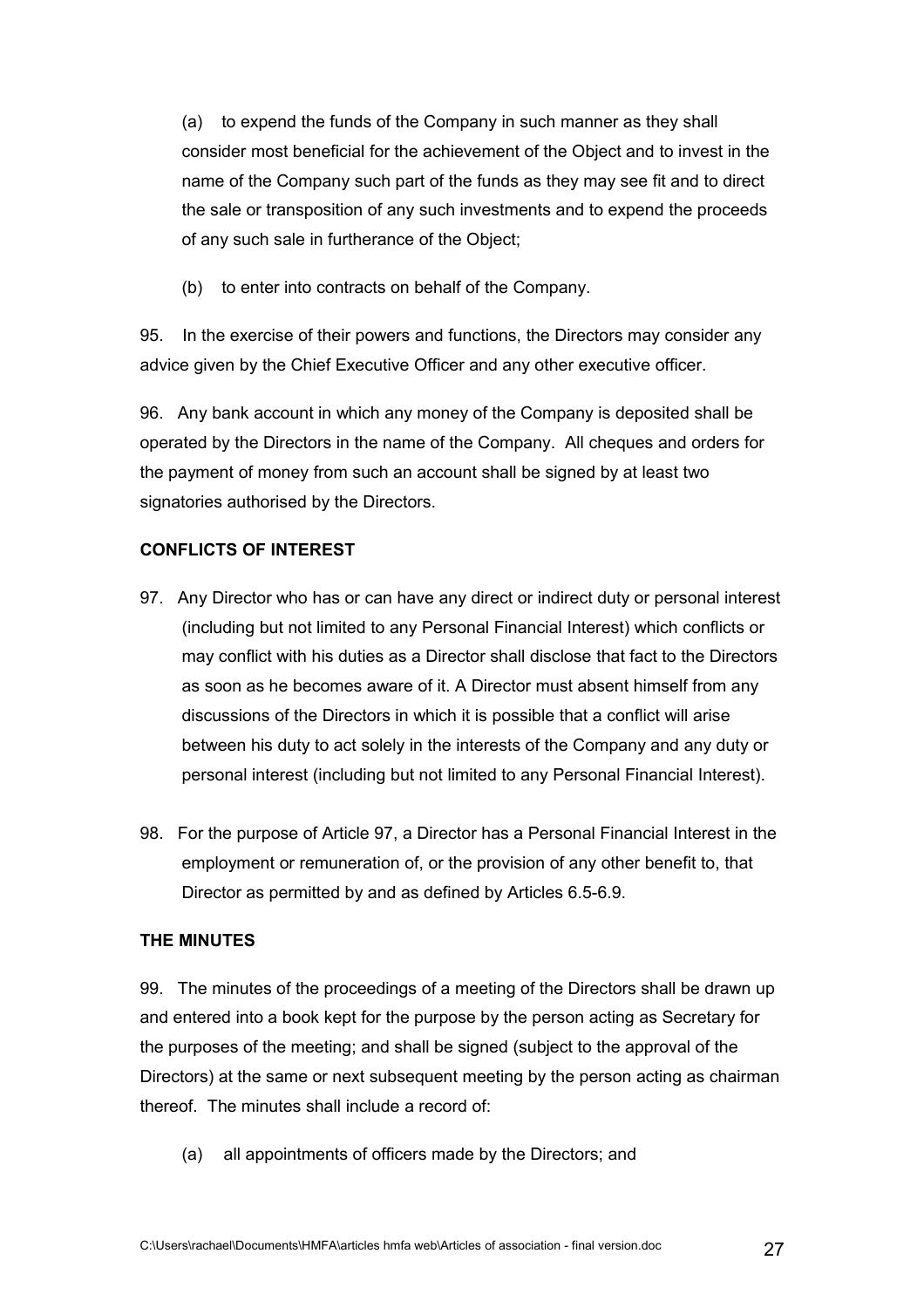(b) all proceedings at meetings of the Company and of the Directors and of committees of Directors including the names of the Directors present at each such meeting.

## **COMMITTEES**

100. Subject to these Articles, the Directors:

- a) may appoint separate committees to be known as Local Governing Bodies for each Academy; and
- b) may establish any other committee.

101. Subject to these Articles, the constitution, membership and proceedings of any committee shall be determined by the Directors. The establishment, terms of reference, constitution and membership of any committee of the Directors shall be reviewed at least once in every twelve months. The membership of any committee of the Directors may include persons who are not Directors, provided that (with the exception of the Local Governing Bodies) a majority of members of any such committee shall be Directors. Except in the case of a Local Governing Body, no vote on any matter shall be taken at a meeting of a committee of the Directors unless the majority of members of the committee present are Directors.

102. not used

103. not used

104. The functions and proceedings of the Local Governing Bodies shall be subject to regulations made by the Directors from time to time.

### **DELEGATION**

105. The Directors may delegate to any Director, committee (including any Local Governing Body), the Chief Executive Officer or any other holder of an executive office, such of their powers or functions as they consider desirable to be exercised by them. Any such delegation shall be made subject to any conditions the Directors may impose, and may be revoked or altered.

106. Where any power or function of the Directors has been exercised by any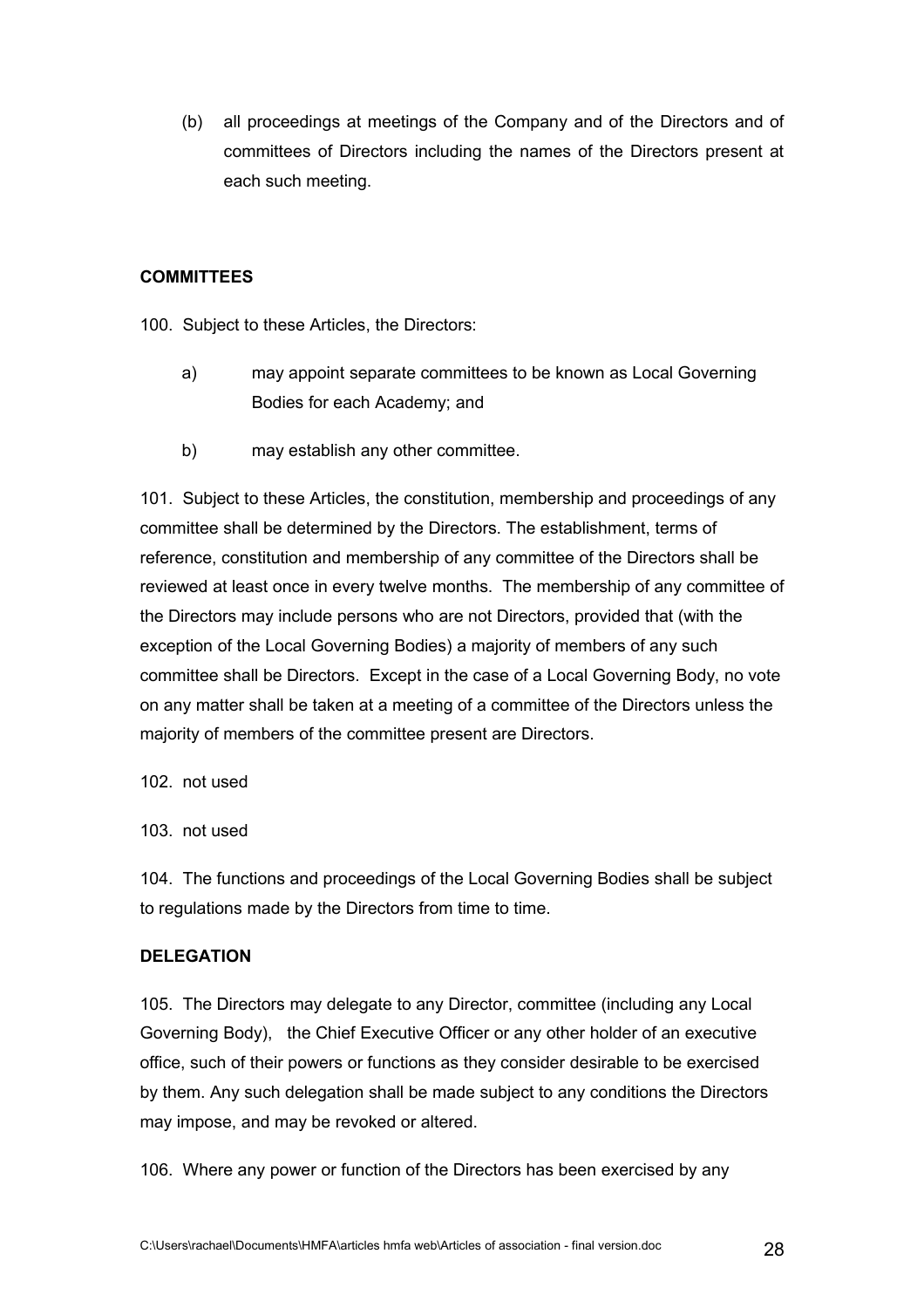committee (including any Local Governing Body), any Director, the Chief Executive Officer or any other holder of an executive office, that person or committee shall report to the Directors in respect of any action taken or decision made with respect to the exercise of that power or function at the meeting of the Directors immediately following the taking of the action or the making of the decision.

### **CHIEF EXECUTIVE OFFICER AND PRINCIPALS**

107. The Directors shall appoint the Chief Executive Officer and the Principals of the Academies. The Directors may delegate such powers and functions as they consider are required by the Chief Executive Officer and the Principals for the internal organisation, management and control of the Academies (including the implementation of all policies approved by the Directors and for the direction of the teaching and curriculum at the Academies).

### **MEETINGS OF THE DIRECTORS**

108. Subject to these Articles, the Directors may regulate their proceedings as they think fit.

109. The Directors shall hold at least three meetings in every school year. Meetings of the Directors shall be convened by the Secretary. In exercising his functions under this Article the Secretary shall comply with any direction—

- a. given by the Directors; or
- b. given by the chairman of the Directors or, in his absence or where there is a vacancy in the office of chairman, the vice-chairman of the Directors, so far as such direction is not inconsistent with any direction given as mentioned in (a).

110. Any three Directors may, by notice in writing given to the Secretary, requisition a meeting of the Directors; and it shall be the duty of the Secretary to convene such a meeting as soon as is reasonably practicable.

111. Each Director shall be given at least fourteen clear days before the date of a meeting –

i) notice in writing thereof, signed by the Secretary, and sent to each Director at the address provided by each Director from time to time; and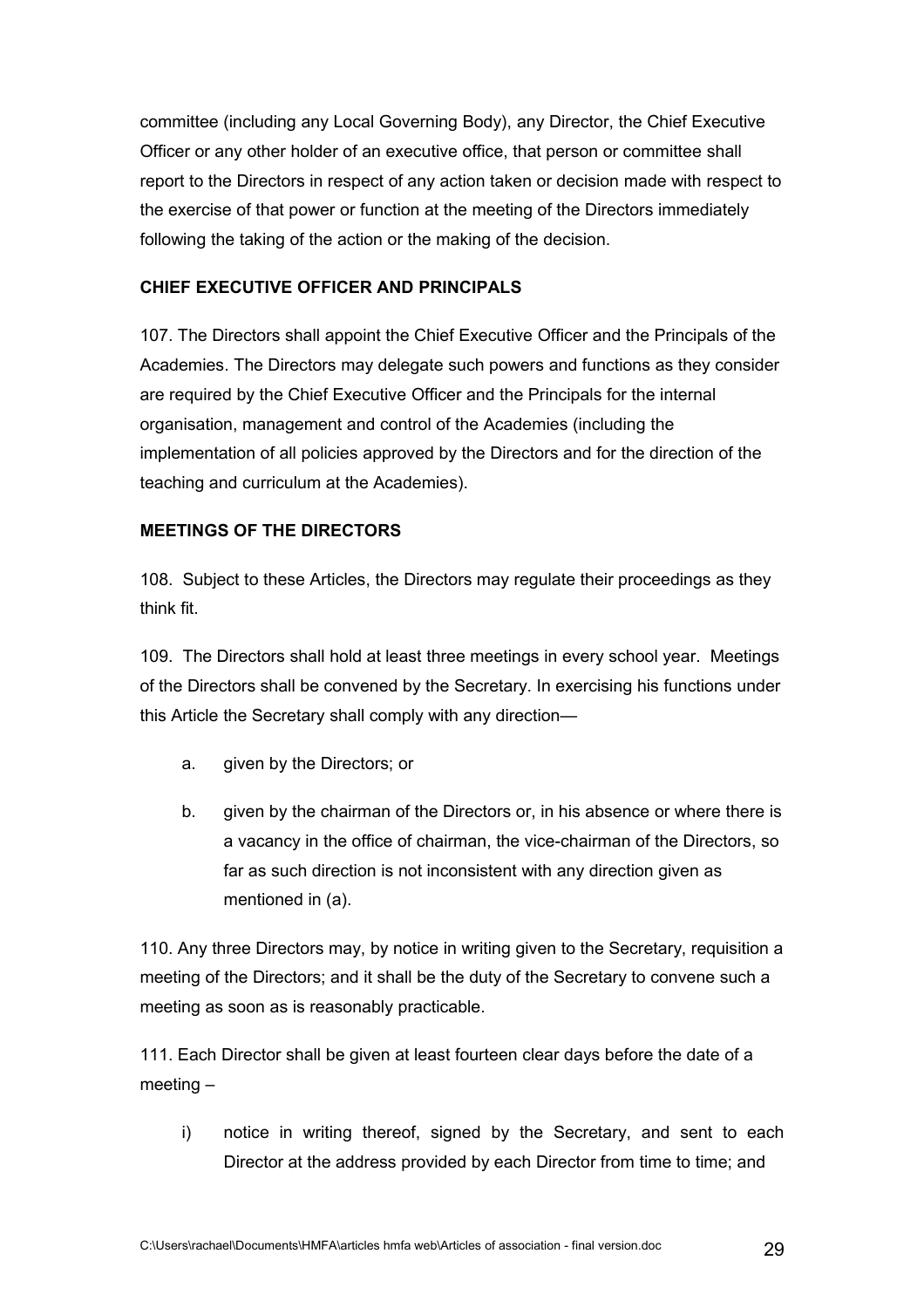ii) a copy of the agenda for the meeting;

provided that where the chairman or, in his absence or where there is a vacancy in the office of chairman, the vice-chairman, so determines on the ground that there are matters demanding urgent consideration, it shall be sufficient if the written notice of a meeting, and the copy of the agenda thereof are given within such shorter period as he directs.

112. The convening of a meeting and the proceedings conducted thereat shall not be invalidated by reason of any individual not having received written notice of the meeting or a copy of the agenda thereof.

113. A resolution to rescind or vary a resolution carried at a previous meeting of the Directors shall not be proposed at a meeting of the Directors unless the consideration of the rescission or variation of the previous resolution is a specific item of business on the agenda for that meeting.

114. A meeting of the Directors shall be terminated forthwith if—

- (a) the Directors so resolve; or
- (b) the number of Directors present ceases to constitute a quorum for a meeting of the Directors in accordance with Article 117 , subject to Article 119 .

115. Where in accordance with Article 114 a meeting is not held or is terminated before all the matters specified as items of business on the agenda for the meeting have been disposed of, a further meeting shall be convened by the Secretary as soon as is reasonably practicable, but in any event within seven days of the date on which the meeting was originally to be held or was so terminated.

116. Where the Directors resolve in accordance with Article 114 to adjourn a meeting before all the items of business on the agenda have been disposed of, the Directors shall before doing so determine the time and date at which a further meeting is to be held for the purposes of completing the consideration of those items, and they shall direct the Secretary to convene a meeting accordingly.

117. Subject to Article 119 the quorum for a meeting of the Directors, and any vote on any matter thereat, shall be any three Directors, or, where greater, any one third (rounded up to a whole number) of the total number of Directors holding office at the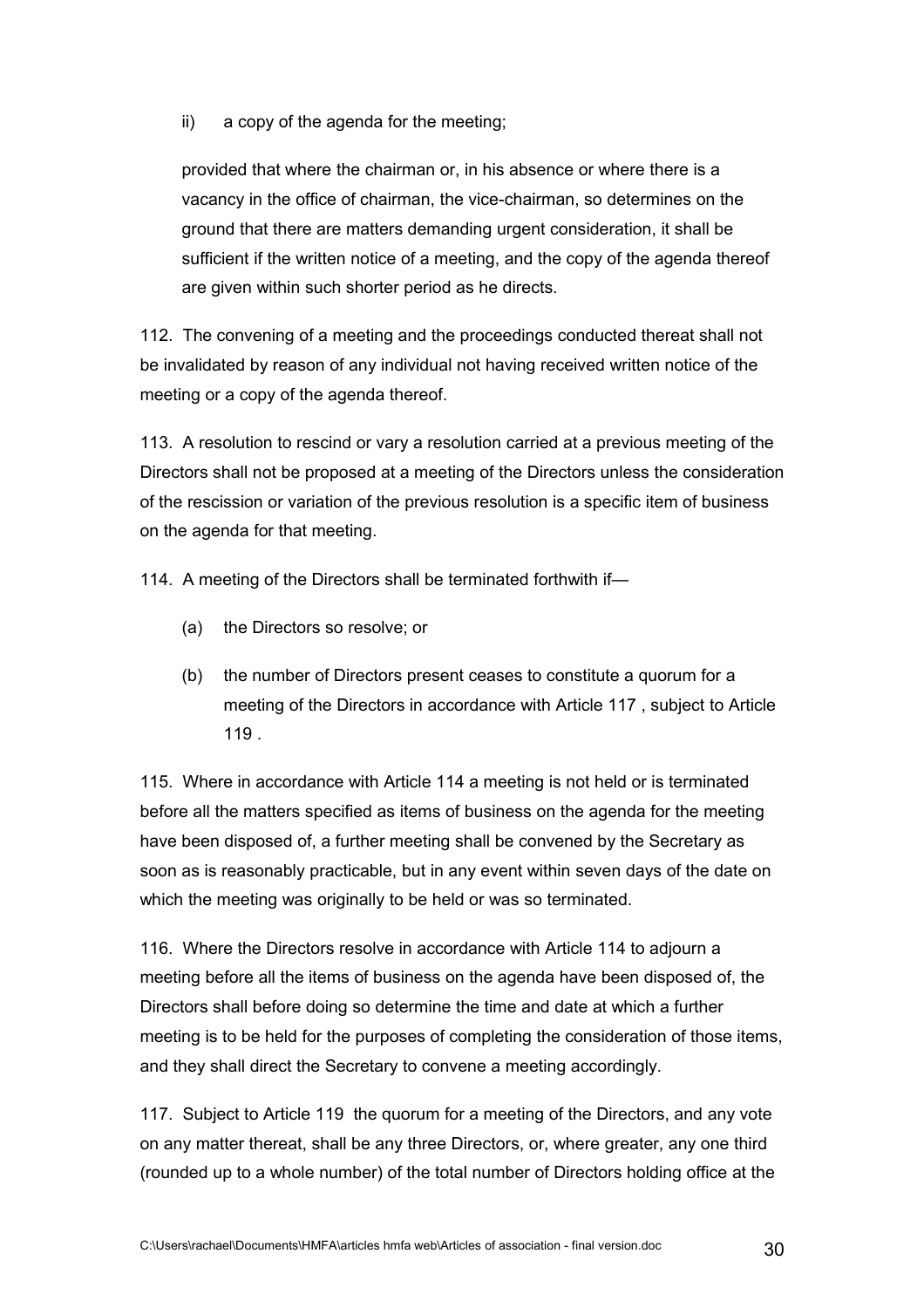date of the meeting. If the Secretary of State has appointed Additional or Further Directors then a majority of the quorum must be made up of Additional or Further Directors.

118. The Directors may act notwithstanding any vacancies in their number, but, if the numbers of Directors is less than the number fixed as the quorum, the continuing Directors may act only for the purpose of filling vacancies or of calling a general meeting.

119. The quorum for the purposes of—

- (a) appointing a parent Director under Articles 56;
- (b) any vote on the removal of a Director in accordance with Article 66;
- (c) any vote on the removal of the chairman of the Directors in accordance with Article 90:

shall be any two-thirds (rounded up to a whole number) of the persons who are at the time Directors entitled to vote on those respective matters.

120. Subject to these Articles, every question to be decided at a meeting of the Directors shall be determined by a majority of the votes of the Directors present and voting on the question. Every Director shall have one vote.

121. Subject to Articles 117-119, where there is an equal division of votes, the chairman of the meeting shall have a casting vote in addition to any other vote he may have.

122. The proceedings of the Directors shall not be invalidated by

- a. any vacancy among their number; or
- b. any defect in the election, appointment or nomination of any Director.

123. A resolution in writing, signed by all the Directors entitled to receive notice of a meeting of Directors or of a committee of Directors, shall be valid and effective as if it had been passed at a meeting of Directors or (as the case may be) a committee of Directors duly convened and held. Such a resolution may consist of several documents in the same form, each signed by one or more of the Directors.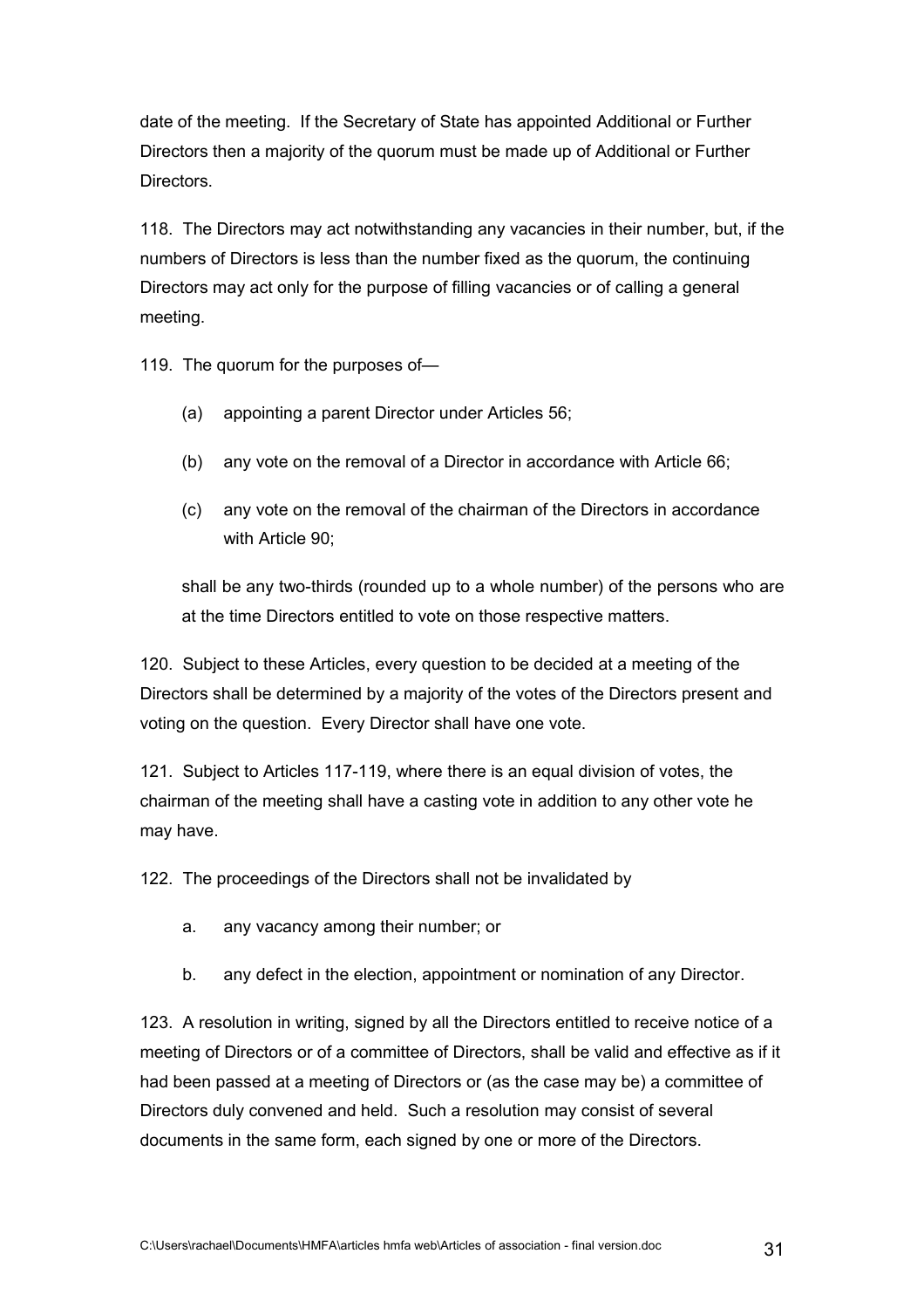124. Subject to Article 125, the Directors shall ensure that a copy of

a. the agenda for every meeting of the Directors;

b. the draft minutes of every such meeting, if they have been approved by the person acting as chairman of that meeting;

c. the signed minutes of every such meeting; and

d. any report, document or other paper considered at any such meeting,

are, as soon as is reasonably practicable, made available at every Academy to persons wishing to inspect them.

125. There may be excluded from any item required to be made available in pursuance of Article 124, any material relating to—

> a. a named teacher or other person employed, or proposed to be employed, at any Academy;

b. a named pupil at, or candidate for admission to, any Academy; and

c. any matter which, by reason of its nature, the Directors are satisfied should remain confidential.

126. Any Director shall be able to participate in meetings of the Directors by telephone or video conference provided that:

> a. he has given notice of his intention to do so detailing the telephone number on which he can be reached and/or appropriate details of the video conference suite from which he shall be taking part at the time of the meeting at least 48 hours before the meeting; and,

> b. the Directors have access to the appropriate equipment if after all reasonable efforts it does not prove possible for the person to participate by telephone or video conference the meeting may still proceed with its business provided it is otherwise quorate.

### **PATRONS AND HONORARY OFFICERS**

127. The Directors may from time to time appoint any person whether or not a Member of the Company to be a patron of the Company or to hold any honorary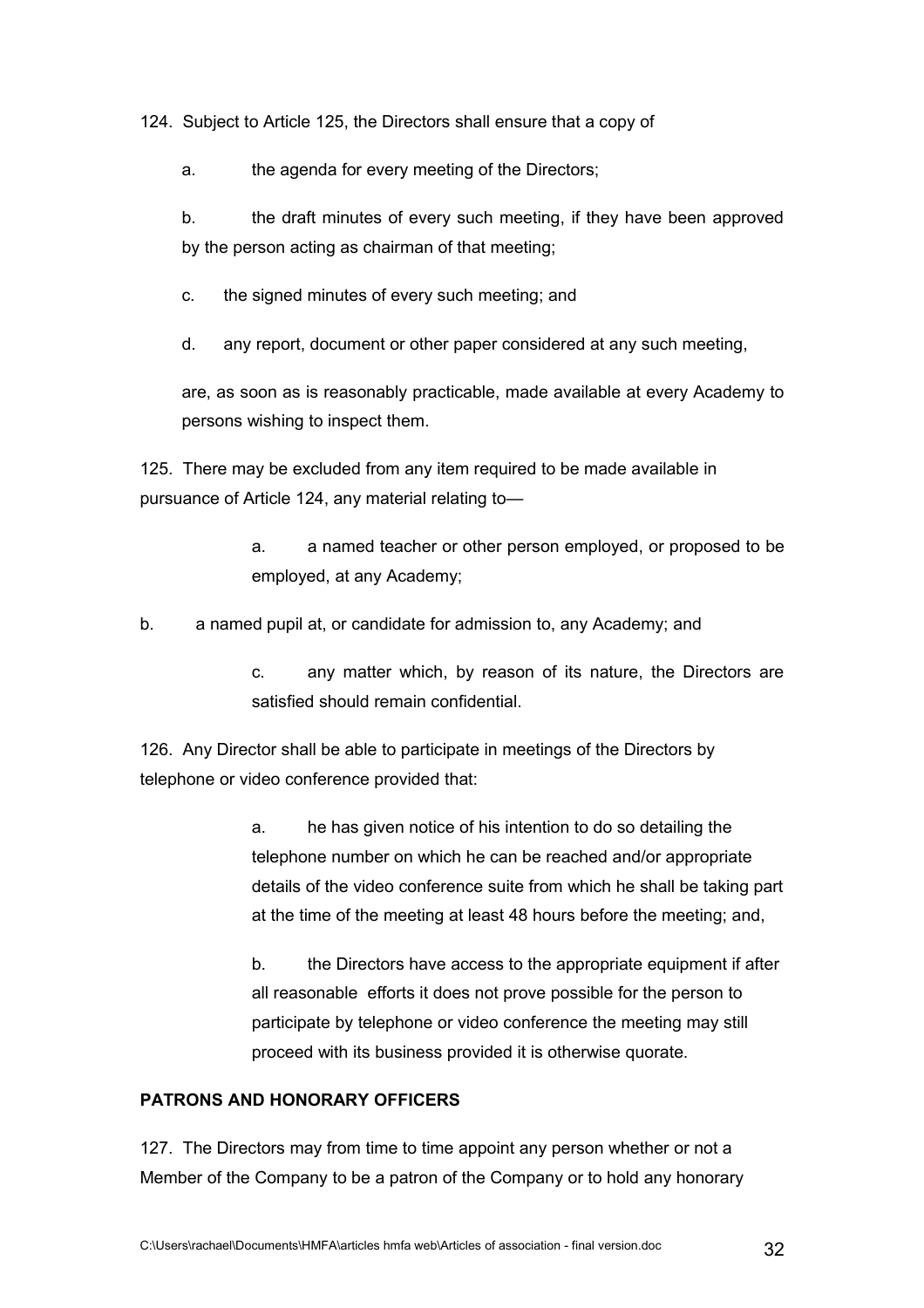office and may determine for what period he is to hold such office.

## **THE SEAL**

128. The seal, if any, shall only be used by the authority of the Directors or of a committee of Directors authorised by the Directors. The Directors may determine who shall sign any instrument to which the seal is affixed and unless otherwise so determined it shall be signed by a Director and by the Secretary or by a second Director.

## **ACCOUNTS**

129. Accounts shall be prepared in accordance with the relevant Statement of Recommended Practice as if the Company was a non-exempt charity and Parts 15 and 16 of the Companies Act 2006 and shall file these with the Secretary of State and the Principal Regulator by 31 December each Academy Financial Year.

## **ANNUAL REPORT**

130. The Directors shall prepare its Annual Report in accordance with the Statement of Recommended Practice as if the Company was a non-exempt charity and shall file these with the Secretary of State and the Principal Regulator by 31 December each Academy Financial Year.

### **ANNUAL RETURN**

131. The Directors shall comply with their obligations under Part 24 of the Charities Act 2006 (or any statutory re-enactment or modification of that Act) with regard to the preparation of an annual return to the Registrar of Companies and in accordance with the Statement of Recommended Practice as if the Company was a non-exempt charity and to the Secretary of State and the Principal Regulator by 31 December each Academy Financial Year.

### **NOTICES**

132. Any notice to be given to or by any person pursuant to the Articles (other than a notice calling a meeting of the directors) shall be in writing or shall be given using electronic communications to an address for the time being notified for that purpose to the person giving the notice. In these Articles, "Address" in relation to electronic communications, includes a number or address used for the purposes of such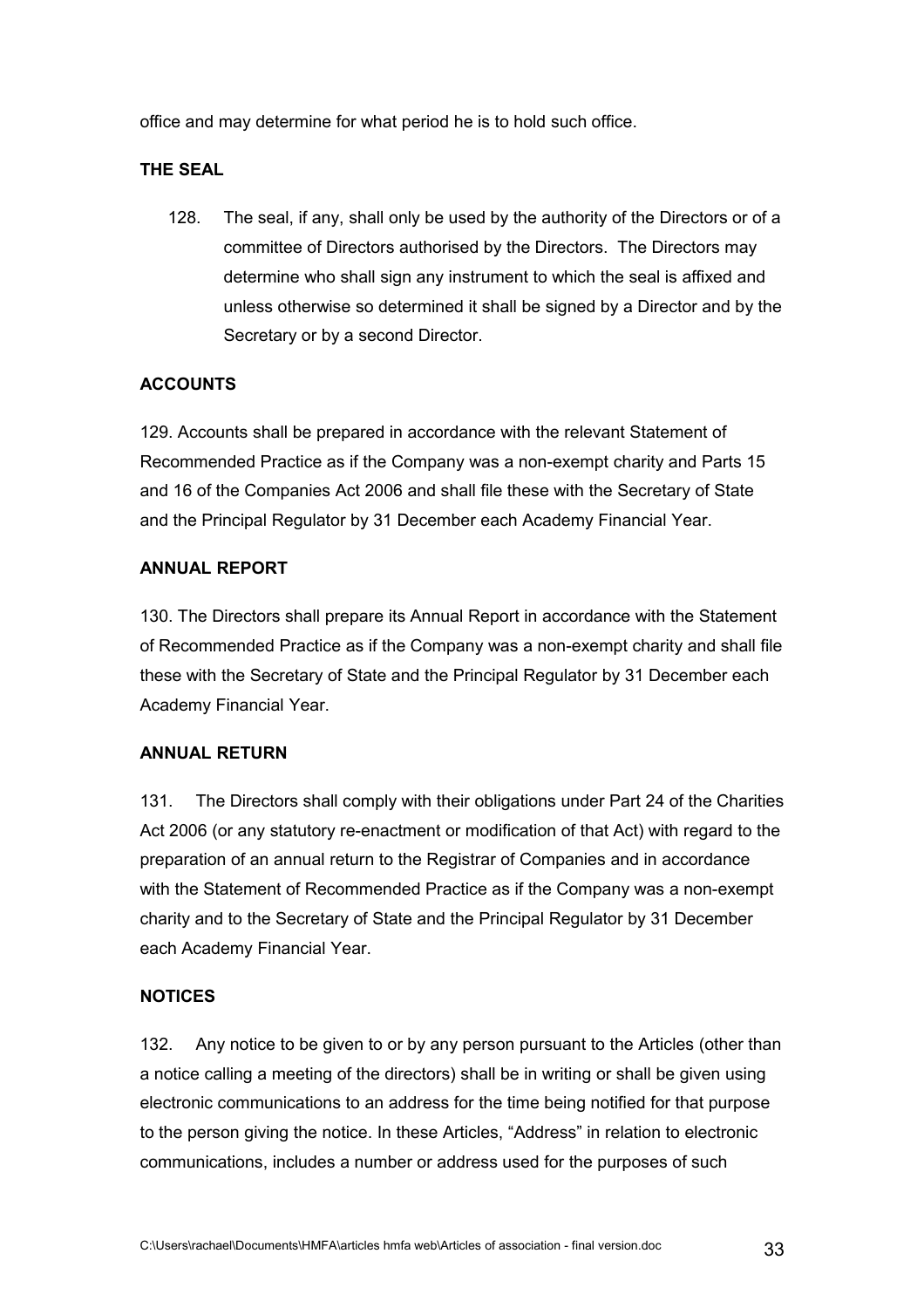communications.

133. A notice may be given by the Company to a Member either personally or by sending it by post in a prepaid envelope addressed to the Member at his registered address or by leaving it at that address or by giving it using electronic communications to an address for the time being notified to the Company by the Member. A Member whose registered address is not within the United Kingdom and who gives to the Company an address within the United Kingdom at which notices may be given to him, or an address to which notices may be sent using electronic communications, shall be entitled to have notices given to him at that address, but otherwise no such Member shall be entitled to receive any notice from the Company.

134. A Member present, either in person or by proxy, at any meeting of the Company shall be deemed to have received notice of the meeting and, where necessary, of the purposes for which it was called.

135. Proof that an envelope containing a notice was properly addressed, prepaid and posted shall be conclusive evidence that the notice was given. Proof that a notice contained in an electronic communication was sent in accordance with guidance issued by the Institute of Chartered Secretaries and Administrators shall be conclusive evidence that the notice was given. A notice shall be deemed to be given at the expiration of 48 hours after the envelope containing it was posted or, in the case of a notice contained in an electronic communication, at the expiration of 48 hours after the time it was sent.

#### **INDEMNITY**

136. Subject to the provisions of the Companies Act 2006 every Director or other officer or auditor of the Company shall be indemnified out of the assets of the Company against any liability incurred by him in that capacity in defending any proceedings, whether civil or criminal, in which judgment is given in favour or in which he is acquitted or in connection with any application in which relief is granted to him by the court from liability for negligence, default, breach of duty or breach of trust in relation to the affairs of the Company.

#### **RULES**

137. The Directors may from time to time make such rules or bye laws as they may deem necessary or expedient or convenient for the proper conduct and management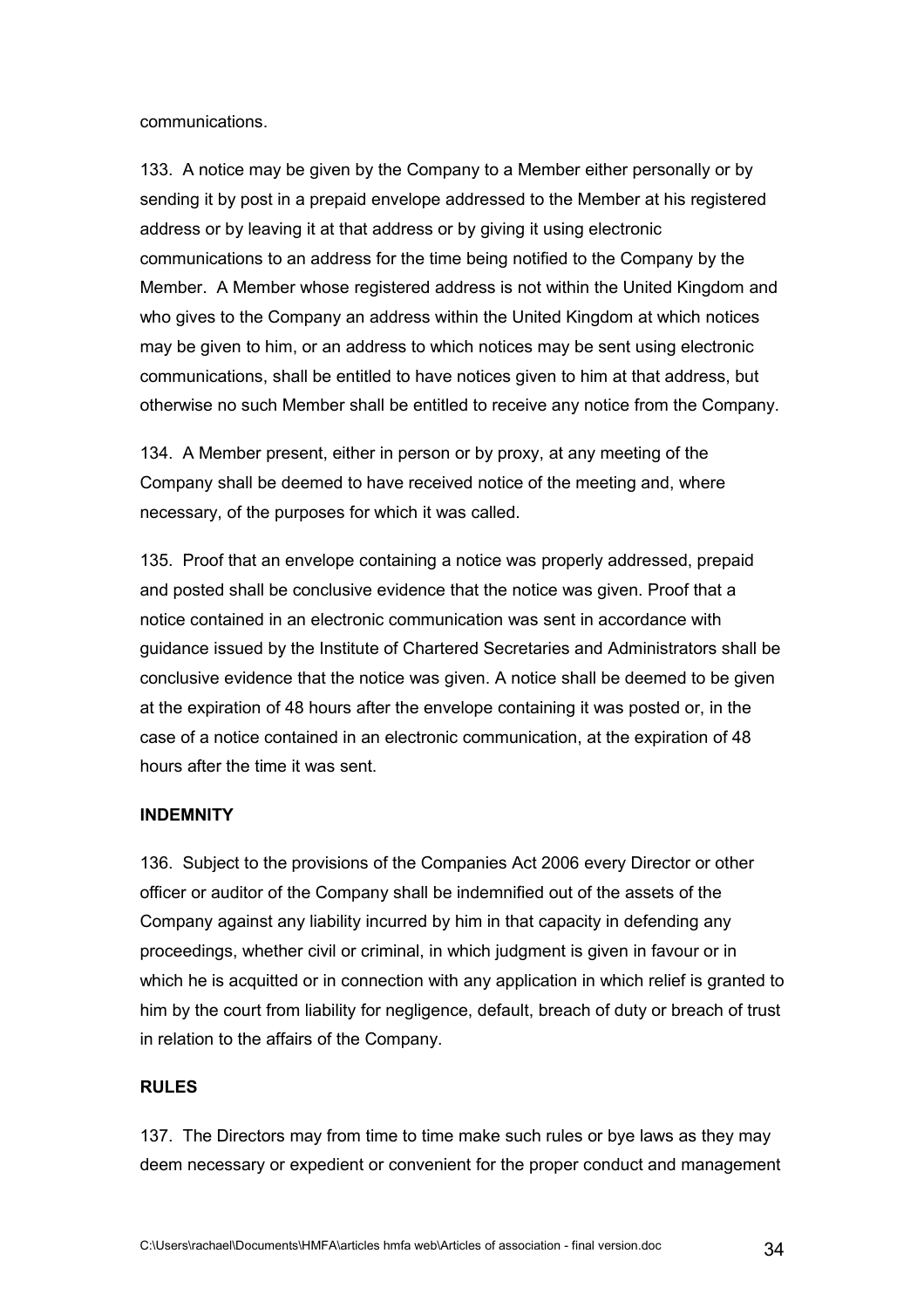of the Company and for purposes of prescribing classes of and conditions of membership, and in particular but without prejudice to the generality of the foregoing, they may by such rules or bye laws regulate:

a. the admission and classification of Members of the Company (including the admission of organisations to membership) and the rights and privileges of such Members, and the conditions of membership and the terms on which Members may resign or have their membership terminated and the entrance fees, subscriptions and other fees or payments to be made by Members;

b. the conduct of Members of the Company in relation to one another, and to the Company's servants;

c. the setting aside of the whole or any part or parts of the Company's premises at any particular time or times or for any particular purpose or purposes;

d. the procedure at general meetings and meetings of the Directors and committees of the Directors and meetings of the Local Governing Bodies in so far as such procedure is not regulated by the Articles; and,

e. generally, all such matters as are commonly the subject matter of company rules.

138. The Company in general meeting shall have power to alter, add or to repeal the rules or bye laws and the Directors shall adopt such means as they think sufficient to bring to the notice of Members of the Company all such rules or bye laws, which shall be binding on all Members of the Company. Provided that no rule or bye law shall be inconsistent with, or shall affect or repeal anything contained in the Articles.

# **AVOIDING INFLUENCED COMPANY STATUS**

139. Notwithstanding the number of Members from time to time, the maximum aggregate number of votes exercisable by Local Authority Associated Persons shall never exceed 19.9% of the total number of votes exercisable by Members in general meeting and the votes of the other Members having a right to vote at the meeting will be increased on a pro-rata basis.

140. No person who is a Local Authority Associated Person may be appointed as a Director if, once the appointment had taken effect, the number of Directors who are